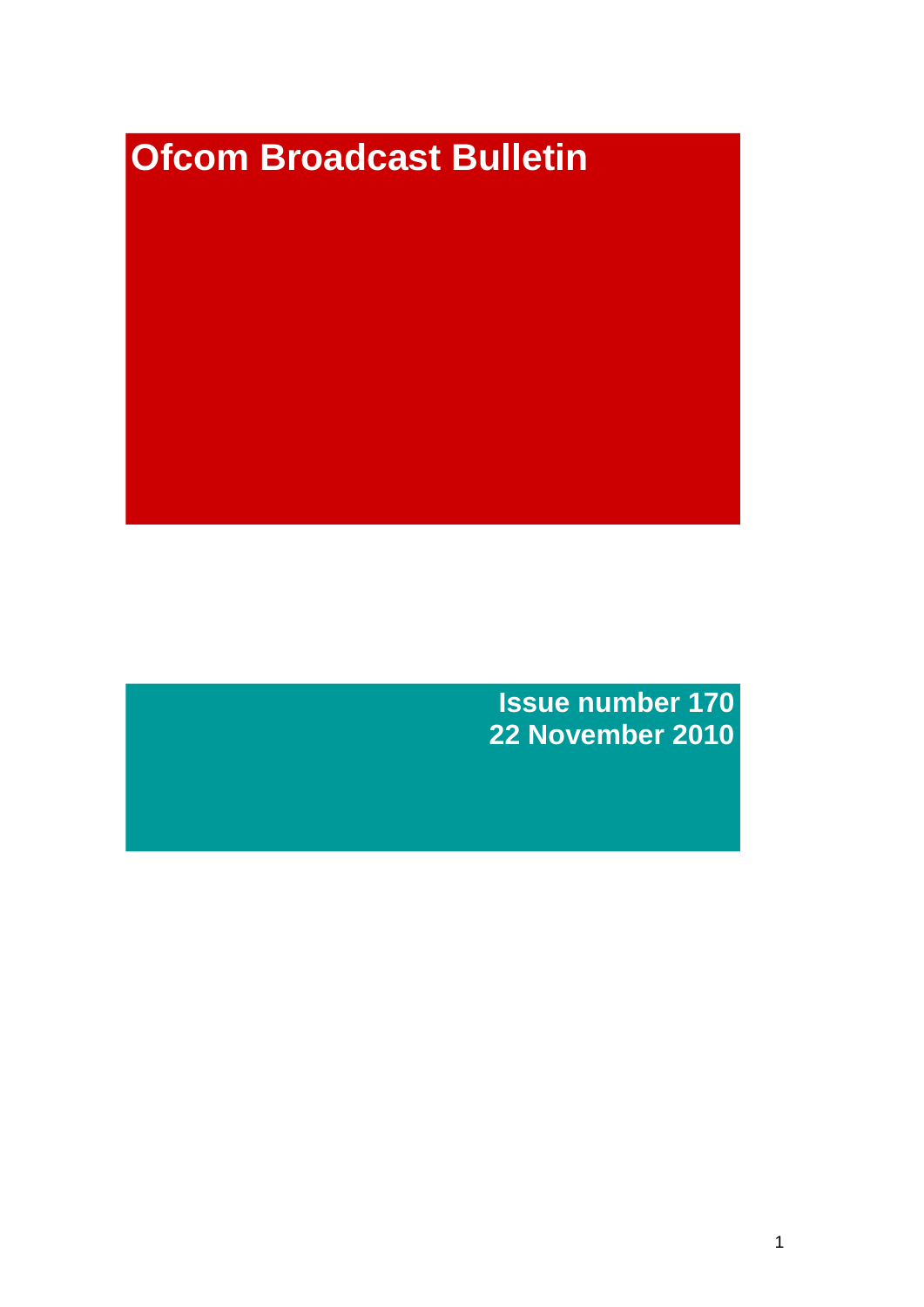# **Contents**

| <b>Introduction</b>                                                                                                                                               | 3  |
|-------------------------------------------------------------------------------------------------------------------------------------------------------------------|----|
| <b>Licence Revocation</b>                                                                                                                                         |    |
| TLCS 865 - "DBN" held by<br>Kashmir Broadcasting Corporation Limited                                                                                              | 4  |
| <b>Standards cases</b>                                                                                                                                            |    |
| In Breach                                                                                                                                                         |    |
| <b>Bluebird</b><br>Northern Birds, 8 September 2010, 15:05 to 15:35<br>and 26/27 September 2010, 23:40 to 00.35<br>Essex Babes, 21 September 2010, 00:45 to 01:15 | 5. |
| <b>Bluebird</b><br>Live 960, 22 September 2010, 02:45 to 03:15                                                                                                    | 8  |
| <b>Comment</b><br>Press TV, 18 February 2010, 27 May 2010, 3 June 2010,<br>10 June 2010, 17 June 2010, and 24 June 2010, 19:00                                    | 10 |
| <b>Andy Henly at Drive</b><br>Total Star 107.5, 31 August 2010, 16:30                                                                                             | 19 |
| <b>Law Show</b><br>Prime TV, 2, 9, 16 and 23 August 2010, 17:00                                                                                                   | 21 |
| "I'm on a Boat" music video<br>Clubland TV, 12 September 2010, 17:55                                                                                              | 23 |
| <b>Fairness &amp; Privacy cases</b>                                                                                                                               |    |
| <b>Not Upheld</b>                                                                                                                                                 |    |
| <b>Complaint by Mr Charles Dowdye</b>                                                                                                                             |    |

*BBC London News, BBC1, 17 May and 12 June 2010* 24 **Other programmes not in breach 29 and 29 and 29 and 29 and 29 and 29 and 29 and 29 and 29 and 29 and 29 and 29 and 29 and 29 and 29 and 29 and 29 and 29 and 29 and 29 and 29 and 20 and 20 and 20 and 20 and 20 and 20 and 2**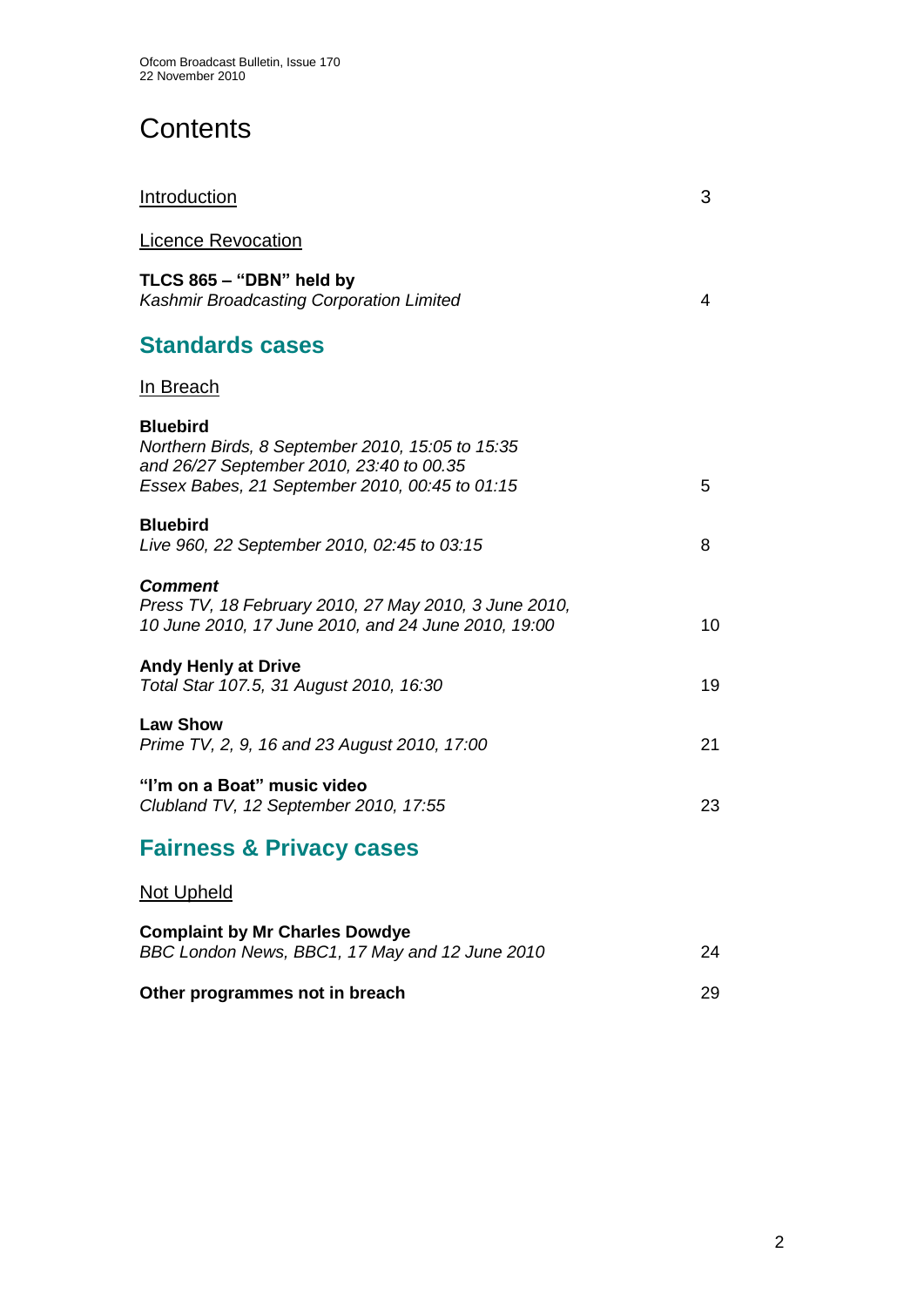# Introduction

1

The Broadcast Bulletin reports on the outcome of investigations into alleged breaches of those Ofcom codes and licence conditions with which broadcasters regulated by Ofcom are required to comply. These include:

a) Ofcom"s Broadcasting Code ("the Code"), the most recent version of which took effect on 1 September 2010 and covers all programmes broadcast on or after 1 September 2010. The Broadcasting Code can be found at: [http://stakeholders.ofcom.org.uk/broadcasting/broadcast-codes/broadcast-code/.](http://stakeholders.ofcom.org.uk/broadcasting/broadcast-codes/broadcast-code/)

Note: Programmes broadcast prior to 1 September 2010 are covered by either the 2009, 2008 or the 2005 versions of the Code (depending on the date of their broadcast).

- b) the Code on the Scheduling of Television Advertising ("COSTA") which came into effect on 1 September 2008 and contains rules on how much advertising and teleshopping may be scheduled in programmes, how many breaks are allowed and when they may be taken. COSTA can be found at: [http://stakeholders.ofcom.org.uk/broadcasting/broadcast-codes/advert-code/.](http://stakeholders.ofcom.org.uk/broadcasting/broadcast-codes/advert-code/)
- c) certain sections of the BCAP Code: the UK Code of Broadcast Advertising, which relate to those areas of the BCAP Code for which Ofcom retains regulatory responsibility. These include:
	- the prohibition on 'political' advertising;
	- sponsorship (see Rules 9.2 and 9.3 of the Code);
	- "participation TV" advertising. This includes long-form advertising predicated on premium rate telephone services – most notably chat (including "adult" chat), "psychic" readings and dedicated quiz TV (Call TV quiz services). Ofcom is also responsible for regulating gambling, dating and "message board' material where these are broadcast as advertising<sup>1</sup>; and
	- the imposition of statutory sanctions in advertising cases.

The BCAP Code can be found at: [www.bcap.org.uk/The-Codes/BCAP-Code.aspx](http://www.bcap.org.uk/The-Codes/BCAP-Code.aspx)

d) other licence conditions which broadcasters must comply with, such as requirements to pay fees and submit information which enables Ofcom to carry out its statutory duties. Further information on television and radio licences can be found at:<http://licensing.ofcom.org.uk/tv-broadcast-licences/> and [http://licensing.ofcom.org.uk/radio-broadcast-licensing/.](http://licensing.ofcom.org.uk/radio-broadcast-licensing/)

Other codes and requirements may also apply to broadcasters, depending on their circumstances. These include the Code on Television Access Services (which sets out how much subtitling, signing and audio description relevant licensees must provide), the Code on Electronic Programme Guides, the Code on Listed Events, and the Cross Promotion Code. Links to all these codes can be found at: <http://stakeholders.ofcom.org.uk/broadcasting/broadcast-codes/>

It is Ofcom"s policy to describe fully the content in television and radio programmes that is subject to broadcast investigations. Some of the language and descriptions used in Ofcom"s Broadcast Bulletin may therefore cause offence.

<sup>&</sup>lt;sup>1</sup> BCAP and ASA continue to regulate conventional teleshopping content and spot advertising for these types of services where it is permitted.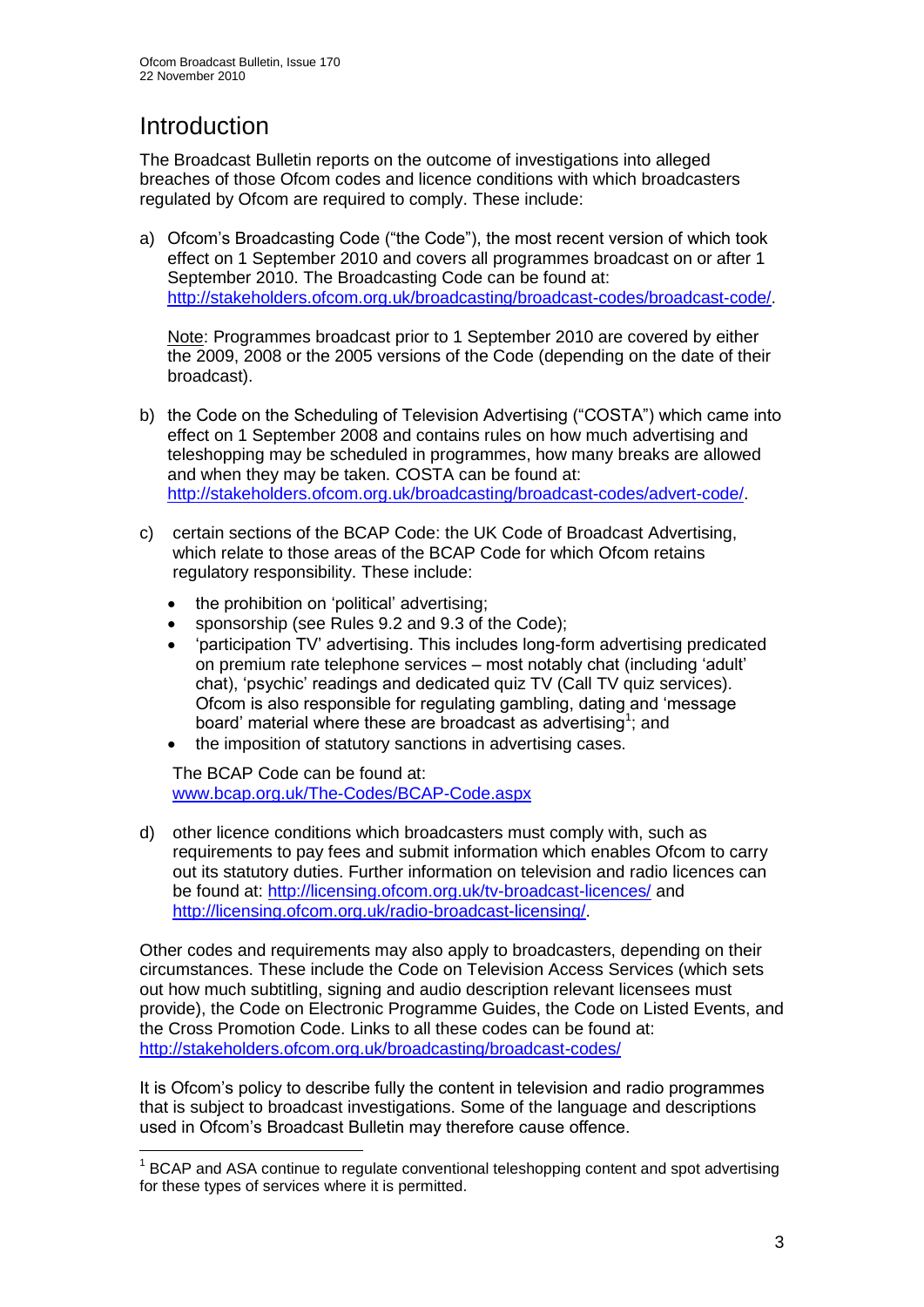# **Licence Revocation**

|               | Licence number: TLCS 865 or "the licence"               |
|---------------|---------------------------------------------------------|
| Service name: | "DBN"                                                   |
| Licensee:     | <b>Kashmir Broadcasting Corporation Limited ("KBC")</b> |

On 1 March 2010 the licensee KBC was directed by Ofcom to provide certain information. Ofcom required this information to determine whether KBC was providing the service DBN in accordance with section 362(2) of the Communciations Act 2003 and was complying with its obligations as a licensee<sup>1</sup>.

Having reviewed the information provided by KBC in response to the direction and further requests for clarification, Ofcom notified KBC that it considered that KBC was not providing the DBN service. This was because Ofcom considered that KBC did not have general control over which programmes and other services were comprised in the DBN service<sup>2</sup>.

Ofcom was therefore minded to revoke the Licence and to consider it appropriate to do so because KBC had entered into an agreement under which it purported to "lease" the licence to a third party. KBC informed Ofcom that it did not intend to provide a service as authorised by the licence until after the lease agreement ended.

Ofcom gave KBC an opportunity to make representations about the matters constituting its grounds for revoking the licence. Having considered KBC"s response, Ofcom was satisfied that KBC had ceased to provide the DBN service and it was appropriate to revoke the licence.

Accordingly, Ofcom revoked the licence on 18 November 2010.

<sup>1</sup> 1 Broadcast Bulletin Issue No. 153 published on 8 March 2010, which is available at: <http://stakeholders.ofcom.org.uk/enforcement/broadcast-bulletins/obb153/>

 $2$  See Ofcom's Guidance regarding the 'provider of a broadcasting service' and 'subletting of capacity at: <http://licensing.ofcom.org.uk/binaries/tv/service-provider.pdf>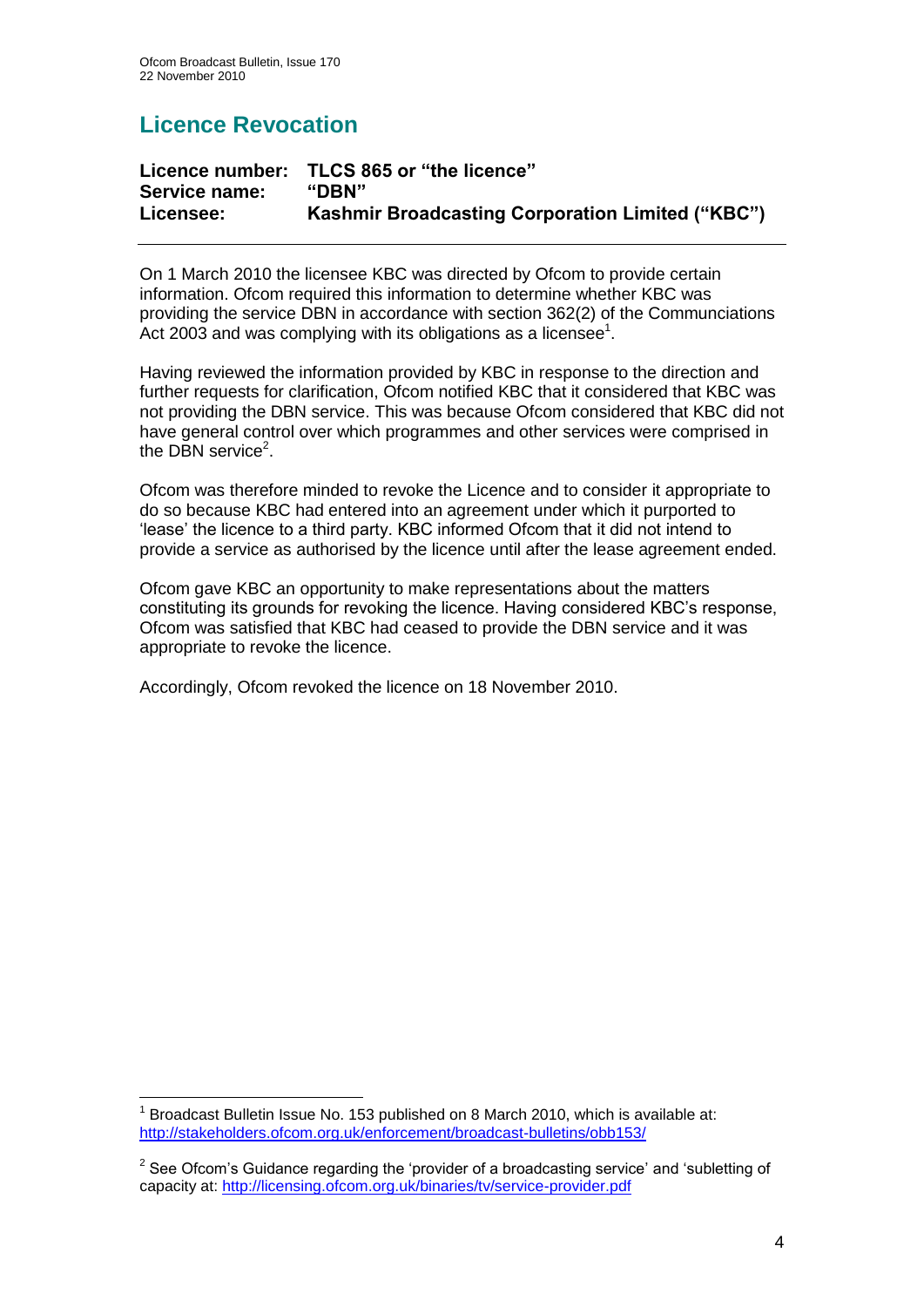# **Standards cases**

## **In Breach**

## **Bluebird**

*Northern Birds, 8 September 2010, 15:05 to 15:35 and 26/27 September 2010, 23:40 to 00.35 Essex Babes, 21 September 2010, 00:45 to 01:15*

The channels Northern Birds and Essex Babes are owned and operated by the licensee Satellite Entertainment Limited ("SEL" or "the Licensee").

Northern Birds and Essex Babes are situated in the 'adult' section of the Sky electronic programme guide and are available freely without mandatory restricted access. They are broadcast on Sky channel numbers 954 and 955 respectively. At the times indicated above the channels promoted a service on screen known and branded as Bluebird TV. The channels broadcast programmes during the day based on daytime chat, and after the 21:00 watershed programmes based on interactive 'adult' sex chat services. Viewers are invited to contact onscreen female presenters via premium rate telephony services ("PRS"). The female presenters dress and behave in a flirtatious way during the day and a more sexually provocative way after the watershed while encouraging viewers to contact the PRS numbers.

Condition 11 of SEL"s licences states that the Licensee must make and then retain a recording of all its programmes for a period of 60 days from broadcast, and at Ofcom"s request must produce recordings "forthwith". Ofcom has made clear that recordings "must be of a standard and in a format which allows Ofcom to view the material as broadcast."

Ofcom received complaints about alleged inappropriate content broadcast at around:

- 15:20 on 8 September 2010 on Northern Birds;
- 01:00 on 21 September 2010 on Essex Babes: and
- 23:40 on 26 September 2010 on Northern Birds.

In order to make an initial assessment of the complaints (to consider whether or not to investigate the issues), Ofcom requested recordings of material from 15:05 to 15:35 on 8 September 2010 and 23:40 to 00:35 on 26/27 September for Northern Birds, and 00:45 to 01:15 on 21 September 2010 for Essex Babes from the Licensee.

#### **Response**

Between 9 September and 13 October 2010 Ofcom formally asked SEL on several occasions, and set explicit deadlines, to provide recordings of its output at the times and dates specified. In response, the Licensee failed to provide recordings of the programmes requested.

The Licensee said that Ofcom had "exercised an administrative power to ask for recordings" and that Ofcom had sought to "justify such exercise by reference to alleged communications [ie the complaint to Ofcom] allegedly received by you". The Licensee also raised a number of questions about the validity of the complaint and expressed its wish to deal with the complaint in the first instance. Ofcom responded by acknowledging the Licensee"s questions and assuring it that we would deal with the points raised at a later date if Ofcom decided to investigate further the requested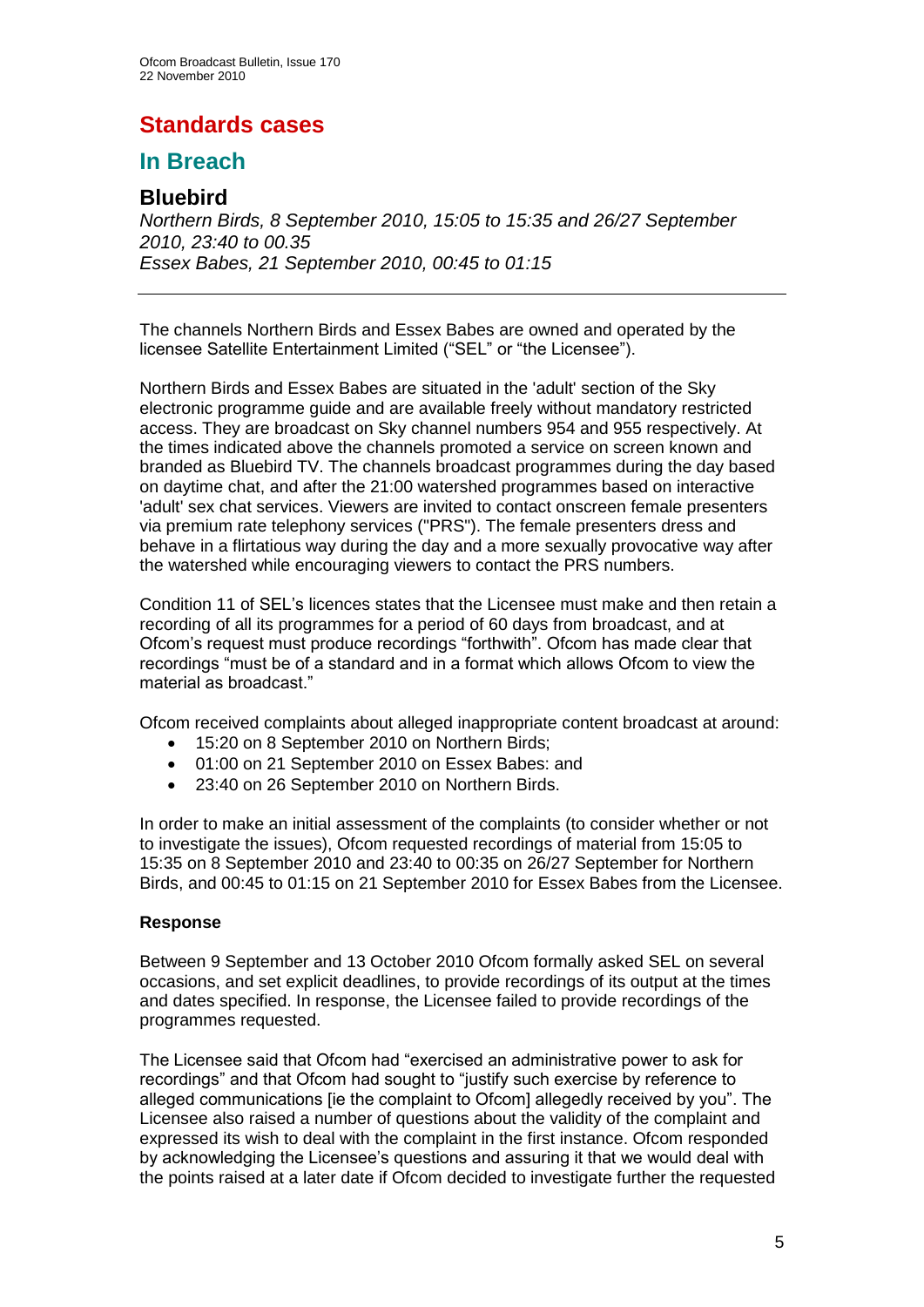broadcast material. Ofcom said that under the terms of the Licensee"s broadcast licence, SEL was required to provide broadcast material requested by Ofcom "forthwith".

Ofcom did not receive the recordings. Since the Licensee was obliged under the terms of its licence to supply the recordings "forthwith" on request, Ofcom asked the Licensee for formal representations on its compliance with Condition 11 of its licences.

SEL did not provide any comments in response. Ofcom therefore proceeded to reach a decision.

#### **Decision**

1

It is a condition of all broadcast licences that a licensee adopts procedures for the retention and production of recordings and provides these recordings to Ofcom "forthwith" if requested. Further, the recordings should be "as broadcast "(i.e. the same quality in terms of both sound and picture as when originally transmitted).

In particular, Condition 11 of the Television Licensable Content Service licence states:

- "…the Licensee shall:
	- (a) make and retain or arrange for the retention of a recording in sound and vision of every programme included in the Licensed Service for a period of 60 daysfrom the date of its inclusion therein; and
	- (b) at the request of Ofcom forthwith produce to Ofcom any such recording for examination or reproduction;…"

Ofcom formally asked SEL on several occasions to provide recordings of the output at the time and dates specified so that Ofcom could view them and decide whether they raised any potential issues under the Code. The Licensee failed to provide the recordings and provided no valid reasons to justify this failure. There were therefore three clear and separate breaches of Condition 11 (Retention and production of recordings) of SEL"s licences to broadcast.

All contraventions of Condition 11 are serious matters because they mean that Ofcom is unable to assess whether a particular broadcast raises potential issues under the Code. This therefore impedes Ofcom from carrying out its statutory duty to regulate television and radio broadcasts.

It is broadcast licence condition requiring a licensee to provide Ofcom on request with a recording of its output. It is unacceptable for a licensee to refuse to provide such recordings.

Ofcom has recently found the Licensee in breach of Condition 11 for failure to provide material transmitted on 10 September 2010<sup>1</sup>. These three current contraventions are therefore examples of further individually serious breaches of SEL"s licences which have been repeated. As a result, the Licensee is put on notice

<sup>&</sup>lt;sup>1</sup> See:<http://stakeholders.ofcom.org.uk/binaries/enforcement/broadcast-bulletins/obb169/issue169.pdf> dated 8 November 2010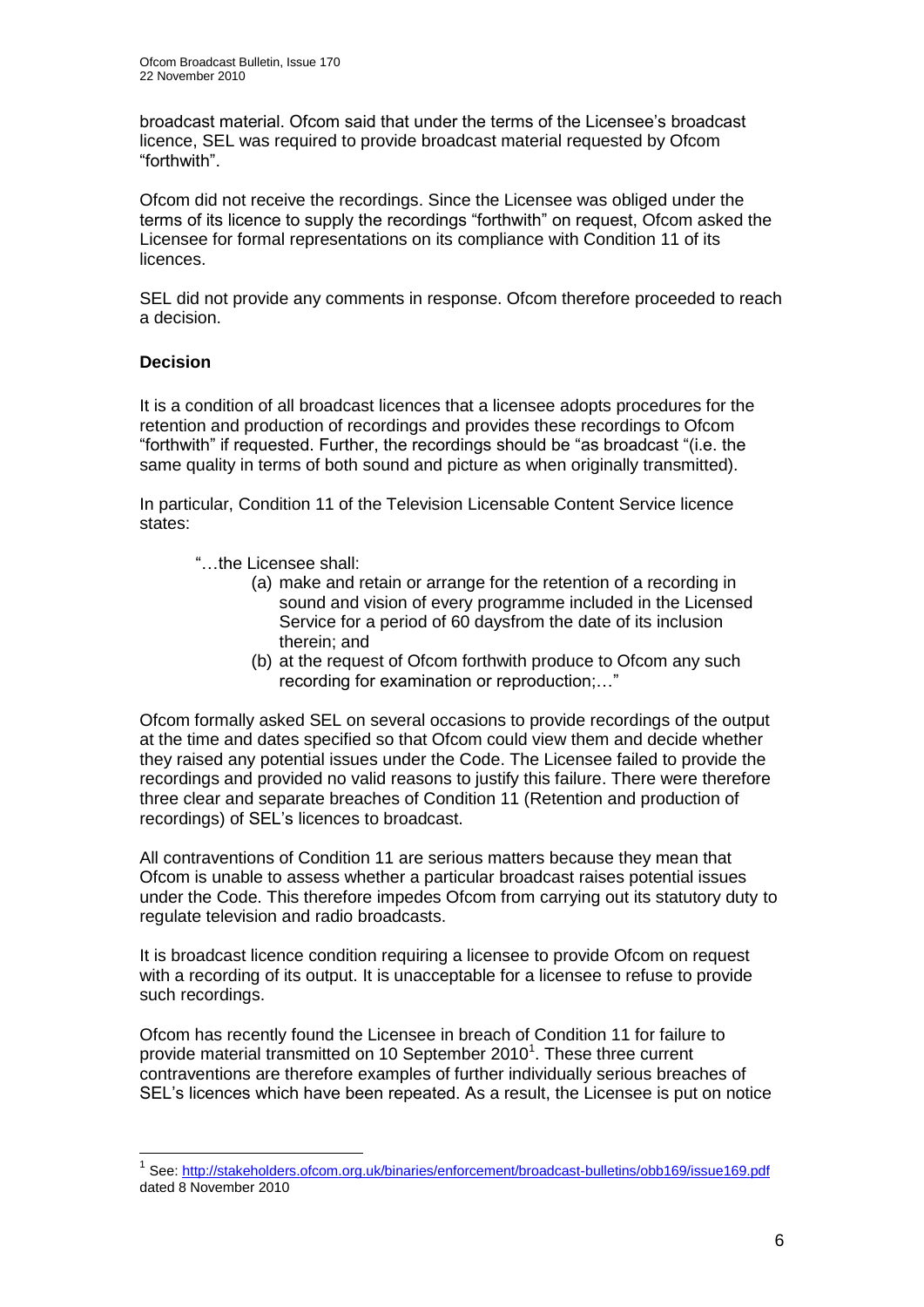that these present contraventions of its licences are being considered for the imposition of a statutory sanction.

#### **Breach of Licence Condition 11 (retention and production of recordings) – 8 September 2010**

**Breach of Licence Condition 11 (retention and production of recordings) – 26/27 September 2010**

**Breach of Licence Condition 11 (retention and production of recordings) – 21 September 2010**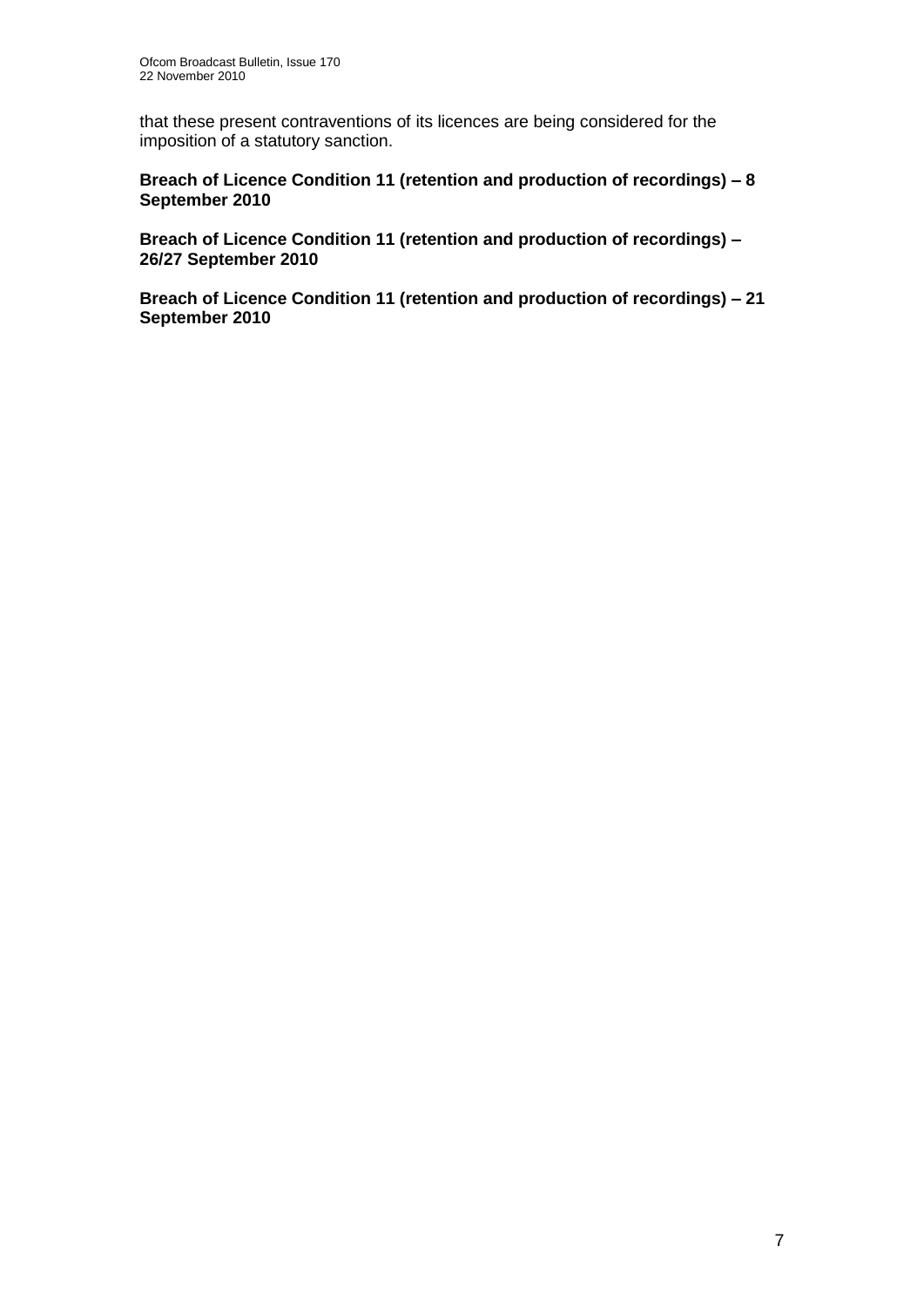# **In Breach**

## **Bluebird**

*Live 960, 22 September 2010, 02:45 to 03:15*

The channel Live 960 is owned and operated by the licensee Hoppr Entertainment ("Hoppr" or "the Licensee").

Live 960 is situated in the "adult" section of the Sky electronic programme guide and is available freely without mandatory restricted access on Sky channel number 960. At the time indicated however it promoted a service on screen known and branded as Bluebird TV. The channel Live 960 broadcasts programmes after the 21:00 watershed based on interactive 'adult' sex chat services. Viewers are invited to contact onscreen female presenters via premium rate telephony services ("PRS"). The female presenters dress and behave in a sexually provocative way while encouraging viewers to contact the PRS numbers.

Condition 11 of Hoppr"s licence states that the Licensee must make and then retain a recording of all its programmes for a period of 60 days from broadcast, and at Ofcom"s request must produce recordings "forthwith". Ofcom has made clear that recordings "must be of a standard and in a format which allows Ofcom to view the material as broadcast."

Ofcom received a complaint about alleged inappropriate adult content broadcast at around 03:00 on 22 September 2010. In order to make an initial assessment of the complaint (to consider whether or not to investigate the issue), Ofcom requested a recording of material from 02:45 to 03:15 on 22 September 2010 from the Licensee.

#### **Response**

Between 28 September and 11 October 2010 Ofcom formally asked Hoppr on several occasions, and set explicit deadlines, to provide a recording of its output for the time and date specified. In response, the Licensee failed to provide a recording of the programme requested.

The Licensee said that Ofcom had "exercised an administrative power to ask for recordings" and that Ofcom had sought to "justify such exercise by reference to alleged communications [ie the complaint to Ofcom] allegedly received by you". The Licensee also raised a number of questions about the validity of the complaint and expressed its wish to deal with the complaint in the first instance. Ofcom responded by acknowledging the Licensee"s questions and assuring it that we would deal with the points raised at a later date if Ofcom decided to investigate further the requested broadcast material. Ofcom said that under the terms of Hoppr"s broadcast licence, the Licensee was required to provide broadcast material requested by Ofcom "forthwith".

Ofcom did not receive the recordings. Since Hoppr was obliged under the terms of its licence to supply the recordings "forthwith" on request, Ofcom asked the Licensee for formal representations on its compliance with Condition 11 of its licence.

Hoppr did not provide any comments in response. Ofcom therefore proceeded to reach a decision.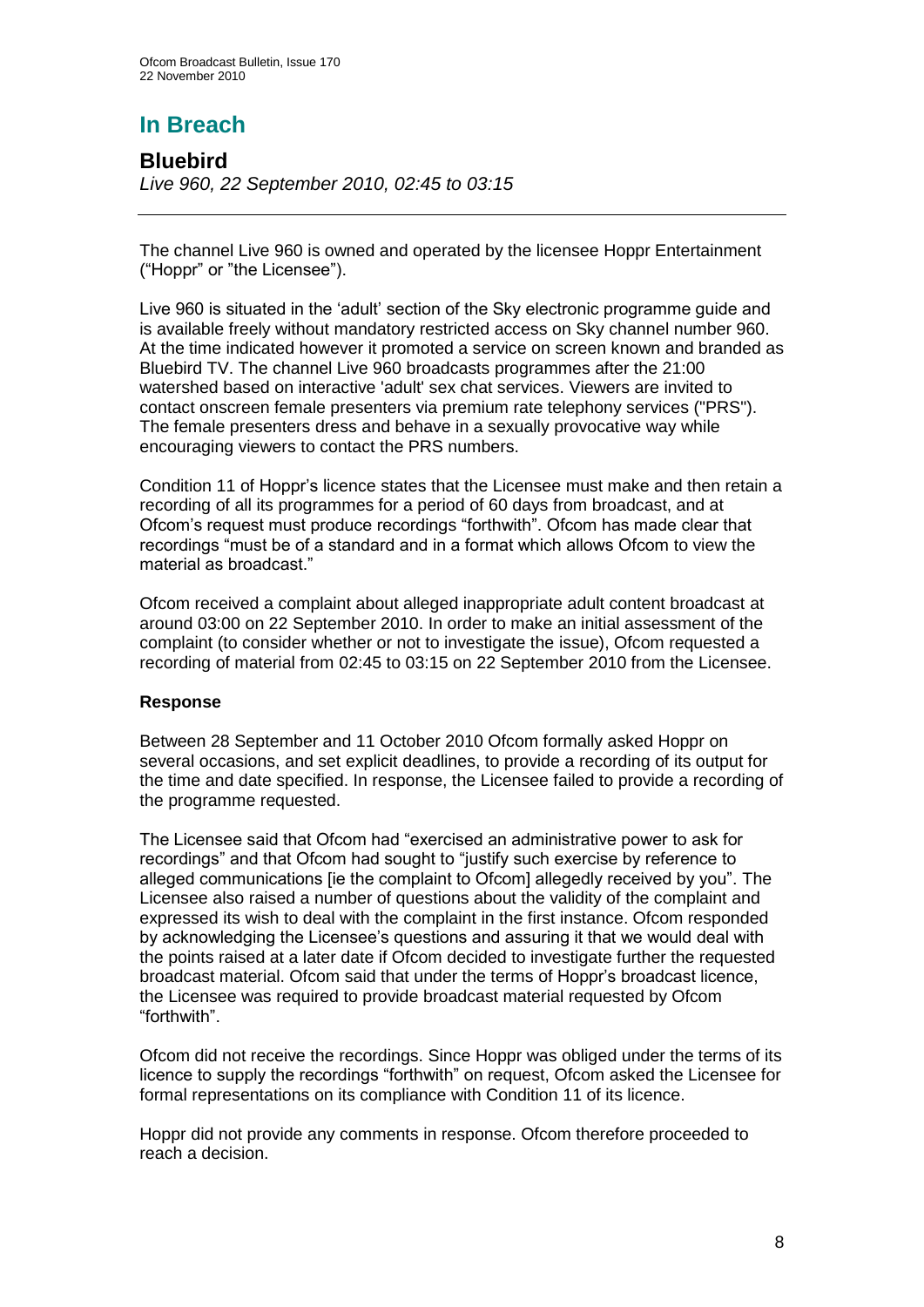#### **Decision**

It is a condition of all broadcast licences that the licensee adopts procedures for the retention and production of recordings and provides these recordings to Ofcom "forthwith" if requested. Further, the recordings should be "as broadcast" (i.e. the same quality in terms of both sound and picture as when originally transmitted).

In particular, Condition 11 of the Television Licensable Content Service licence states:

- "…the Licensee shall:
	- (a) make and retain or arrange for the retention of a recording in sound and vision of every programme included in the Licensed Service for a period of 60 days from the date of its inclusion therein; and
	- (b) at the request of Ofcom forthwith produce to Ofcom any such recording for examination or reproduction;…"

Ofcom formally asked Hoppr on several occasions to provide a recording of the output for the time and date specified so that Ofcom could view it and decide whether it raised any potential issues under the Code. The Licensee failed to provide the recording and provided no valid reasons to justify this failure. This was therefore a clear breach of Condition 11 of Hoppr"s licence to broadcast (retention and production of recordings).

All contraventions of Condition 11 are serious matters because they mean that Ofcom is unable to assess whether a particular broadcast raises potential issues under the Code. This therefore impedes Ofcom from carrying out its statutory duty to regulate television and radio broadcasts.

It is a broadcast licence condition requiring a licensee to provide Ofcom on request with a recording of its output. It is unacceptable for a licensee to refuse to provide such recordings.

Ofcom recently found the Licensee in breach of Condition 11 on two other separate occasions, on 26 October 2009 and on 8 November 2010.<sup>1</sup> This is therefore a third example of an individually serious breach of Hoppr's licence which has been repeated. As a result the Licensee is put on notice that this present contravention of its licence is being considered for the imposition of a statutory sanction.

#### **Breach of Licence Condition 11 (retention and production of recordings)**

1 <sup>1</sup> See: [http://stakeholders.ofcom.org.uk/enforcement/broadcast-bulletins/obb144/;](http://stakeholders.ofcom.org.uk/enforcement/broadcast-bulletins/obb144/) and http://stakeholders.ofcom.org.uk/binaries/enforcement/broadcastbulletins/obb169/issue169.pdf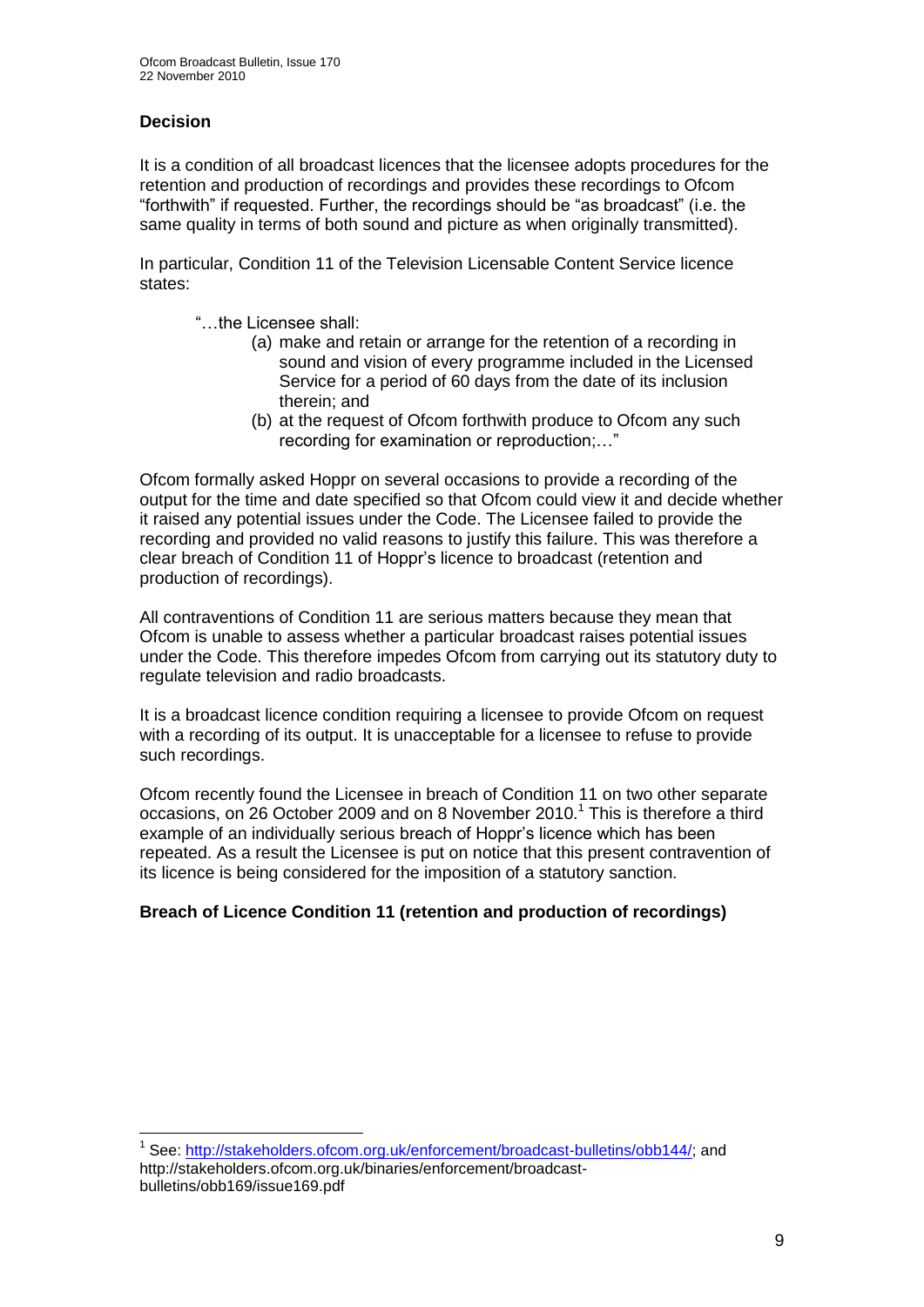## **In Breach**

## **Comment**

*Press TV, 18 February 2010, 27 May 2010, 3 June 2010, 10 June 2010, 17 June 2010, and 24 June 2010, 19:00*

#### **Introduction**

Press TV is an Iranian international news network, which broadcasts in English. Press TV states that it receives its funding from: Iranian tax payers, advertising revenue, sales from services provided in respect of the technical and engineering industry, and sales from its archives.

*Comment* is a weekly one hour "personal view" programme presented by former Respect Party MP, George Galloway, in which viewers can contribute to the news topic under discussion by phoning in or texting the presenter.

Ofcom received a complaint about an episode of *Comment*, broadcast on 18 February 2010, from a viewer who was concerned that the programme was biased against Israel when discussing the murder of Mahmoud al-Mabhouh, a Hamas leader, in Dubai. As the murder involved a number of suspects holding fake British passports and the British Government announced a full investigation by the Serious Organised Crime Agency, on the same day the programme was broadcast, Ofcom concluded this programme dealt with a matter of political controversy, namely the alleged involvement of the Israeli State in the murder of Mahmoud al-Mabhouh. The programme was therefore subject to special impartiality requirements as set out in Section 5 of the Code. Ofcom therefore conducted an investigation into this personal view programme with particular reference to Rule 5.5 of the Code:

Rule 5.5: "Due impartiality on matters of political or industrial controversy and matters relating to current public policy must be preserved on the part of any person providing a service. This may be achieved within a programme or over a series of programmes taken as a whole."

Given this programme was an authored or "personal view" programme Ofcom also made reference to the particular requirements for due impartiality on such personal view programmes as set out in Rule 5.9:

Rule 5.9: "Presenters and reporters (with the exception of news presenters and reporters in news programmes), presenters of "personal view" or authored programmes or items, and chairs of discussion programmes may express their own views on matters of political or industrial controversy or matters relating to current public policy. However, alternative viewpoints must be adequately represented either in the programme, or in a series of programmes taken as a whole. Additionally, presenters must not use the advantage of regular appearances to promote their views in a way that compromises the requirement for due impartiality."

As Rules 5.5 and 5.9 require Ofcom to consider whether due impartiality by way of alternative viewpoints are adequately represented either in the programme, or in a series of programmes taken as a whole, Ofcom undertook further monitoring of *Comment* on the following dates: 27 May, 3 June, 10 June, 17 June and 24 June 2010 to identify if, over the course of other programmes in the series, the broadcaster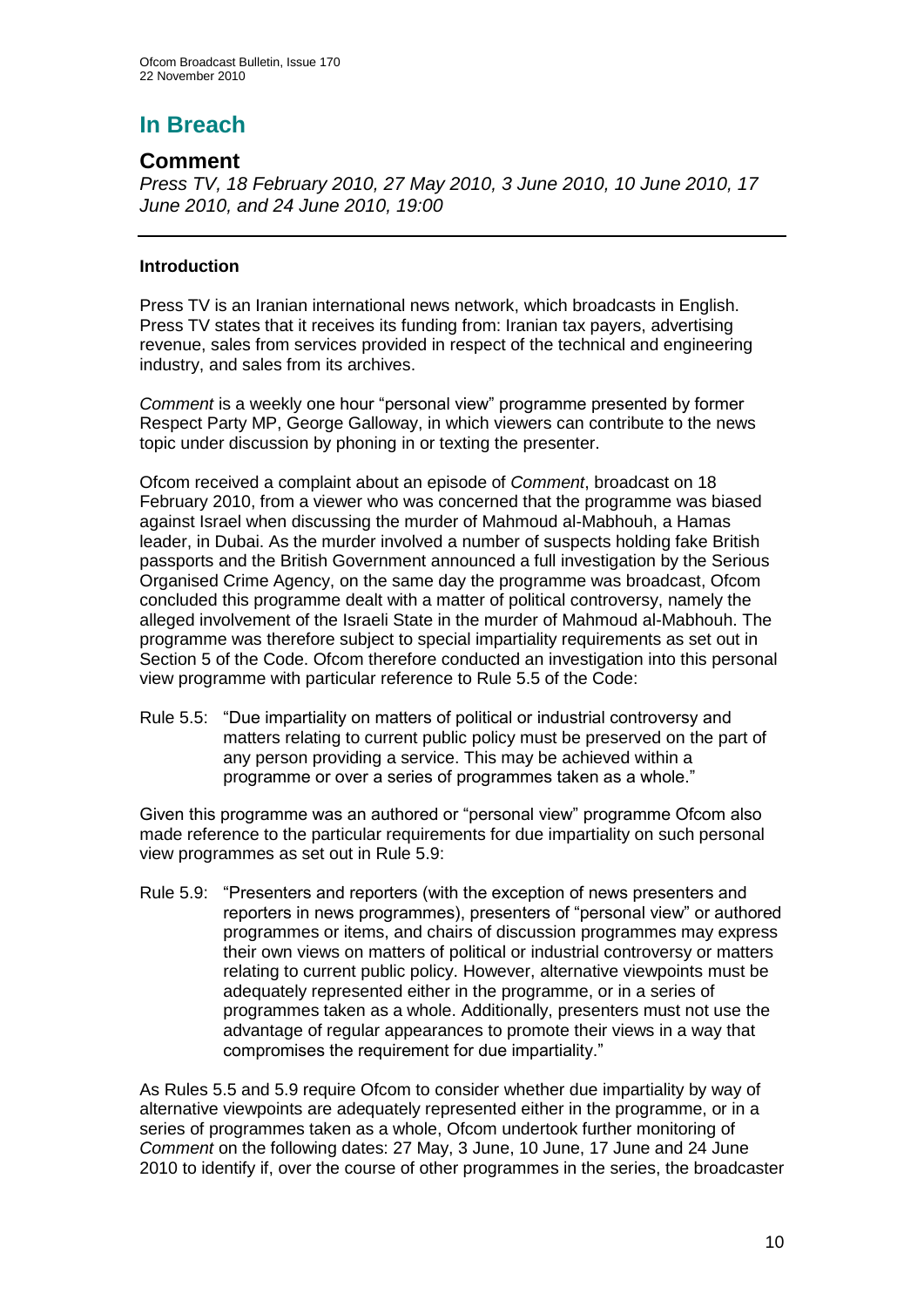sought to represent alternative viewpoints other than those supported by the presenters.

The programmes included a range of statements, including the following, made by the presenters George Galloway and guest presenter Jeremy Corbyn (3 June 2010 episode only) which could be interpreted as being pro-Palestinian and highly critical of the actions of the Israeli government and its military forces. For example:

#### *Comment*, Pres TV, 18 February 2010

George Galloway on the alleged role of Israel in the murder of the Hamas leader in Dubai: describes Israel as *"a terrorist gangster state"* that:

*"thinks nothing of using the passports of countries who profess themselves to be their closest allies to go around the world murdering people in hotel rooms"*.

*Comment*, Press TV, 27 May 2010

George Galloway: *"We want Israel to stop occupying the Palestinian people, stop torturing them, stop exiling them, stop imprisoning them, stop starving them, stop blockading them, comply with international law…and want the international community to treat them like the criminal rogue state that they would then undeniably be…it is up to the rest us to force our Government to treat Israel as they would any other miscreant, law breaking rogue, war launching, occupying state."*

*Comment*, Press TV, 3 June 2010

Jeremy Corbyn: *"Israel has been referred to the Security Council on so many occasions so it is time surely for serious economic sanctions against Israel."*

George Galloway spoke to presenter Jeremy Corbyn from Turkey and commented that the Israeli attack on the ship transporting aid to Gaza, the Marmara, was *"mass murder on the high seas"* and *"an act of brigandry".* 

#### *Comment*, Press TV, 10 June 2010

George Galloway: *"I have taken to describing Israel as - and I don"t claim originality because it came from Norman Finkelstein describing Israel as not a terrorist state, not a murderous state, not a rogue state, it is a lunatic state. Only a lunatic state would do what they did last week [reference to the attack on the Marmara] and imagine they could continue forever to do this sort of thing."*

George Galloway on the UN policy towards Israel:

*"…it is completely dysfunctional. Completely two faced with double standards otherwise there would be sanctions now on Israel for having hundreds of nuclear weapons illegally acquired with the conspiratorial collaboration of Britain and France and Germany and the United States."*

George Galloway on Iran:

*"If I was running Iran I would build a bomb because Israel is aiming hundreds of nuclear weapons at me."*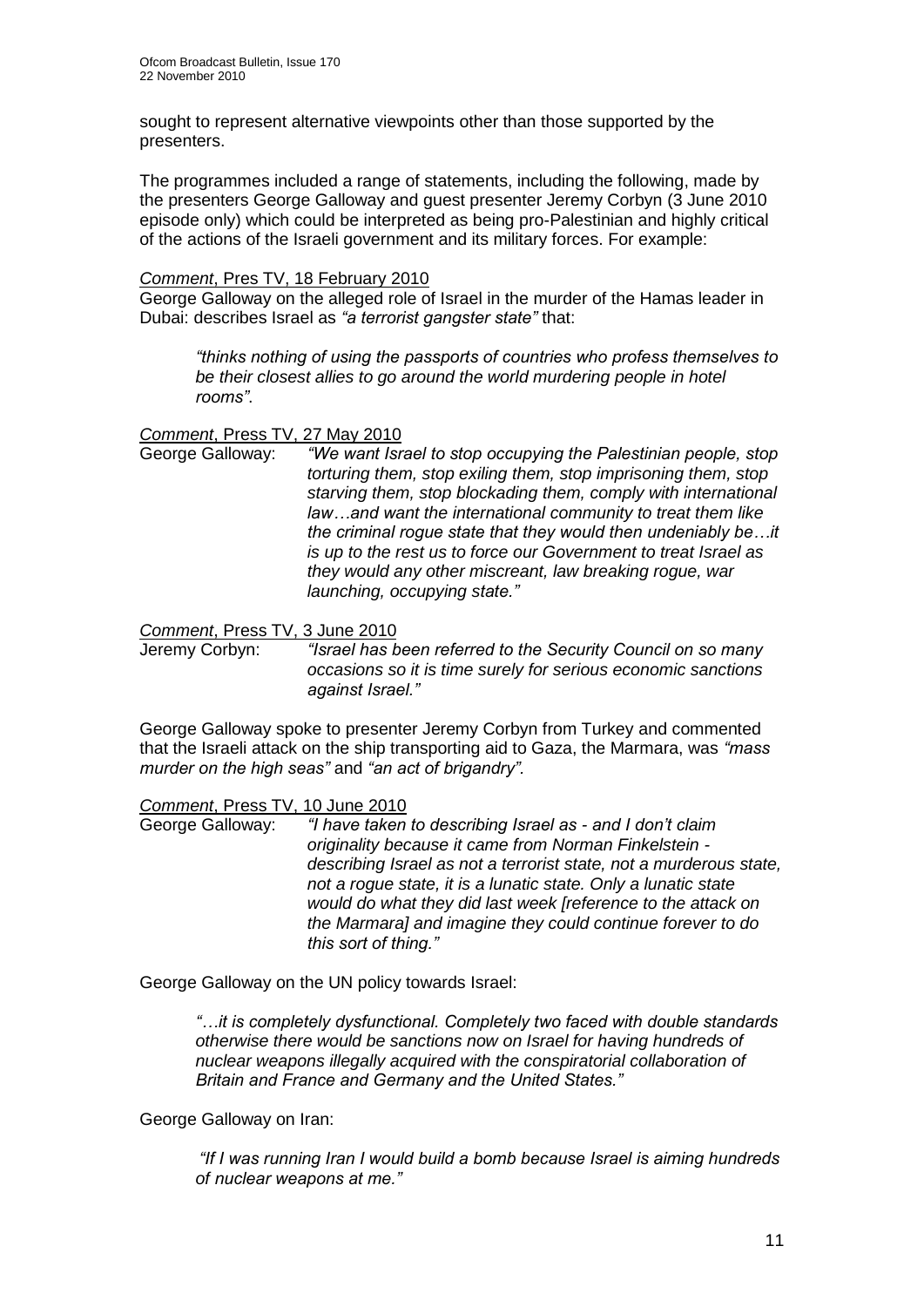#### Comment, Press TV, 17 June 2010

*"Israel went into International waters to give a message to Iran and Turkey they can do whatever they want because of US support"*

#### Comment, Press TV, 24 June 2010

George Galloway on the living conditions of the Palestinians:

*"…rancid refugee camps… or under illegal occupation…or under murderous siege if you have the misfortune of being trapped in Gaza. There are no peace talks. There are proximity talks which are a bad joke. Israel is not remotely interested in giving…the President of the Palestinian Authority anything remotely resembling a viable state."*

Ofcom concluded that, whilst other topics for discussion were raised at the start of some of the programmes such as the Bloody Sunday Inquiry or the war in Afghanistan, the recurring theme throughout this series of programmes was the discussion, and criticism of, the policies and related actions of the Israeli government. For example, when discussing the Bloody Sunday Inquiry, George Galloway commented:

*"We"re talking about Bloody Sunday in itself but also comparing the British attitude to the investigation of that crime and the Israeli attitude to the massacre on the Mediterranean – the Marmara Massacre."*

Consequently, it was Ofcom"s view that the discussions featured on the six episodes of *Comment* repeatedly dealt with matters of political controversy (namely, the policies and actions of the Israeli State towards the Palestinian Authority and population) because they were issues which politicians and the media were actively engaged in debating. Therefore these episodes were also subject to the due impartiality requirements of Rule 5.5 of the Code.

Ofcom therefore asked Press TV to provide comments with reference to these programmes to explain how the programmes complied with Section 5 of the Code, in particular Rules 5.5 and 5.9 as set out above.

#### **Response**

In response the broadcaster confirmed that *Comment* was a "personal view" programme and that it was therefore "reasonable for the presenter to broadcast his own views". To comply with due impartiality it referenced six examples sourced from four separate programmes, broadcast on 18 February, 13 May, 3 June and 17 June 2010, in which *Comment* presented alternative viewpoints to those put forward by George Galloway. These were:

1. *Comment*, Press TV, 18 February 2010

An email from a contributor called Jonathan was read out:

*"George, I am so infuriated by you and your basic simple views....Do you see the difference between terrorism and legitimate assassination. I bet my life I know what your response will be".*

A contributor called Jeremy who phoned-in to speak to George Galloway about the presenters assertions that Israel was responsible for the murder of the Hamas leader: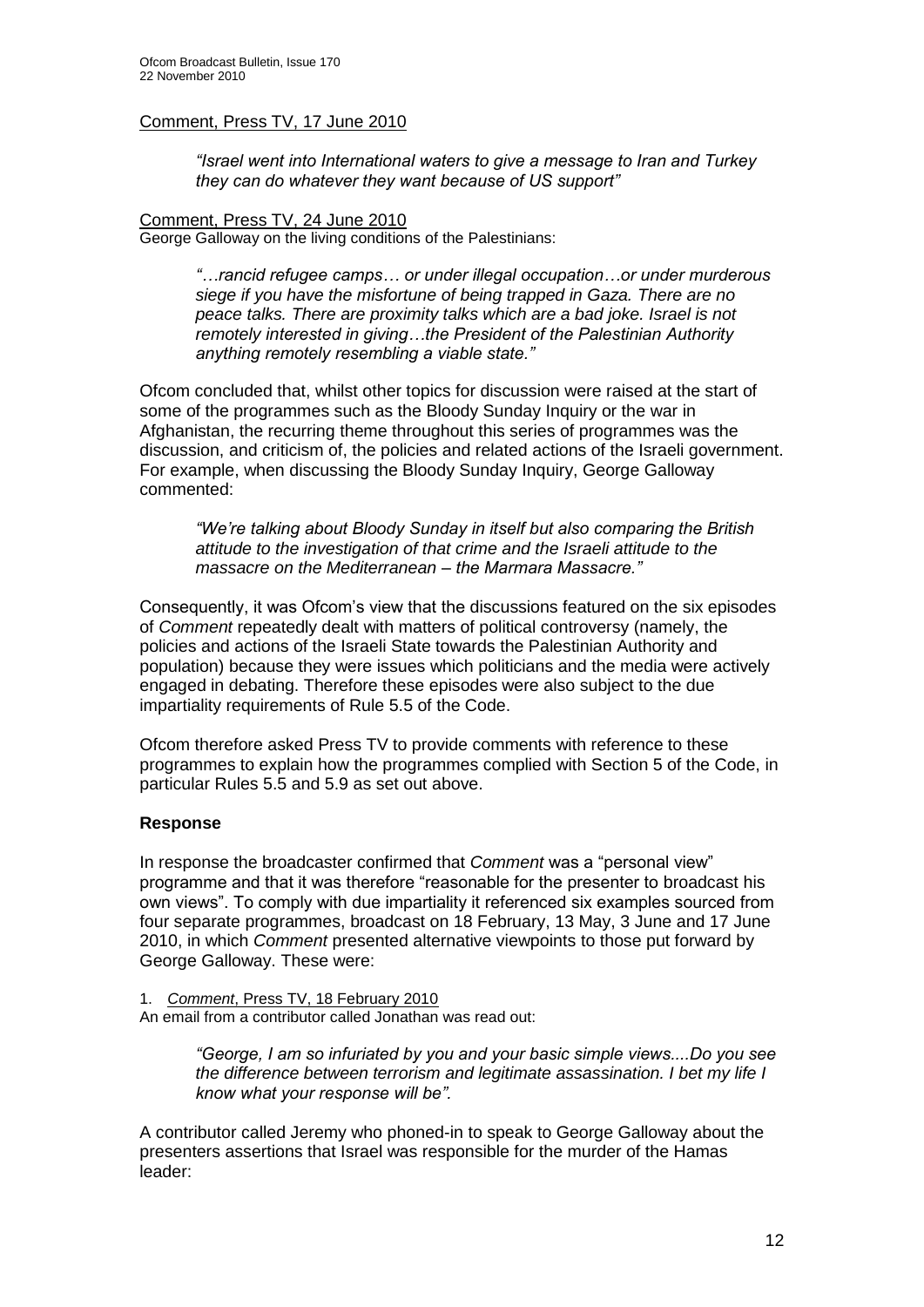*"You haven"t got any proof yet. You haven"t got any proof at all".*

2. *Comment*, Press TV, 13 May 2010

A contributor called Kay from the UK:

*"I just want to say I respectively disagree with some of the comment regarding Israel…Israel is to me a model for the Middle East. The Palestinians should unite and build courts; build prison places…change their text books, anti-Semitism against the Israelis".* 

#### 3. *Comment*, Press TV, 3 June 2010

The broadcaster referred to the inclusion of a clip of a Channel 4 News interview with an Israeli government spokesman talking about the attack on the Marmara.

4. *Comment*, Press TV, 3 June 2010

The broadcaster referred to two comments made by Professor Scobbie, an international lawyer defining the legal position of Israel's attack on the Marmara:

*"One, this is not an act of piracy, that allegation has made because public ships were involved; Israeli public ships were involved and the idea of piracy is completely beside the point"*

*"Israel has denied it remains in occupation of Gaza, that is not a view shared by international lawyers"*

5. *Comment*, Press TV, 17 June 2010

A contributor called Jamie from London via email:

*"How typical of you to bring back Israel on your show. Your non-stop hatred of Israel does not help peace in the region. And your new convoy decoy won"t be successful. Do you think that Israeli forces should hold an inquiry? What*  for? Those activists still have not answered. Why were they carrying *weapons?"*

Further, the broadcaster highlighted how the presenter had encouraged contributions from viewers particularly if their point of view differed from his own and provided a range of dates (13, 20 and 27 May 2010, and 10 and 17 June 2010) when invitations were made by George Galloway to encourage alternative views. For example:

*Comment*, 13 May 2010

George Galloway: *"I want to hear from you, particularly if you have a different point of view to mine. Your call, your text, your email will be prioritised because, hey – we want it to be a debate!"* 

#### Comment, 20 May 2010

George Galloway: *"Whatever your point of view and especially if it disagrees with mine I want to hear from you!"*

*Comment*, 27 May 2010

George Galloway: *"If you have a different point of view to mine, well your call will be prioritised, and that"s a promise!"*

*Comment*, 17 June 2010

George Galloway: *"We want to take your points of view especially if it"s a different one from mine"*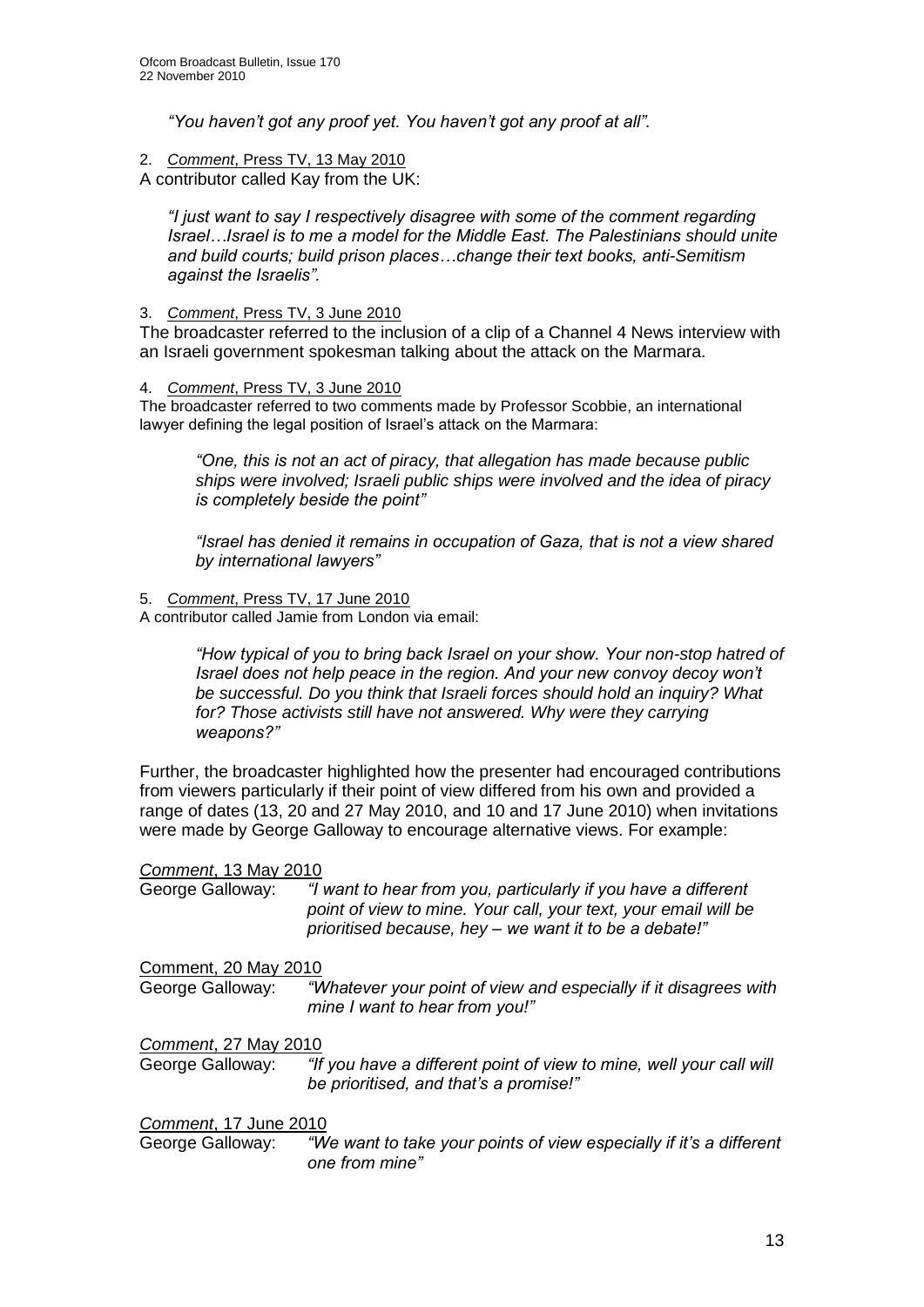However, in conclusion the broadcaster argued that "even though it appears that the number of people who support Israel is negligible, it seems that Ofcom requires *Comment* to present the Israeli viewpoint nonetheless". Press TV stated the only way that the broadcaster could do this would be by the presenter providing the Israeli viewpoint and considered that this would not reflect the expectations of the viewers who actually watch the programme. Press TV stated that if "Ofcom insists" this was necessary then the broadcaster would have to change its approach to the programme and asked Ofcom to clarify how the programme should express the Israeli viewpoint.

#### **Decision**

The Communications Act 2003, as set out in the Broadcasting Code, requires that due impartiality must be preserved by broadcasters in all matters of political or industrial controversy.

In reaching this decision Ofcom must also take into account the fact that broadcasters have a right to freedom of expression which gives the broadcaster a right to transmit and the audience a right to receive creative material, information and ideas without interference from a public body, but subject to restrictions prescribed by law and necessary in a democratic society. This is set out in Article 10 of the European Convention on Human Rights. Therefore, although broadcasters and viewers have this right, it is the responsibility of the broadcasters to ensure that the material they transmit is in accordance with the general law and the Code.

It should be noted that the importance of freedom of expression is considered to be at its highest in relation to political matters, including the manner of expression exercised by journalists in relation to political matters. The European Convention states:

"The exercise of these freedoms, since it carries with it duties and responsibilities, may be subject to such formalities, conditions, restrictions or penalties as are prescribed in law and are necessary for a democratic society, in the interests of national security, territorial integrity or public safety, for the prevention of disorder or crime, for the protection of health or morals, for the protection of the reputation or rights of others…"

In carrying out its duties Ofcom must therefore balance the right to freedom of expression on one hand with the need to preserve "due impartiality on matters relating to political or industrial controversy or matters relating to current public policy". Therefore, whilst the Code does not prohibit broadcasters from the editorial freedom to discuss any controversial subject, or include a particular point of view within a programme, it must do so in a way which ensures compliance with the Code.

Section 5 of the Code sets out how broadcasters should preserve due impartiality and it is recognised that this acts to limit, to some extent, freedom of expression. In effect, broadcasters are required to ensure that when discussing a topic relating to matters of political or industrial controversy and matters relating to current public policy neither side of the debate is unduly favoured.

On reviewing the content of all of the *Comment* programmes investigated Ofcom noted that the issues discussed by presenter George Galloway, namely the policies of the State of Israel, were matters of political controversy and matters relating to current public policy and therefore the application of Rule 5.5 was required here to preserve due impartiality. Further, Rule 5.9 of the Code also makes clear the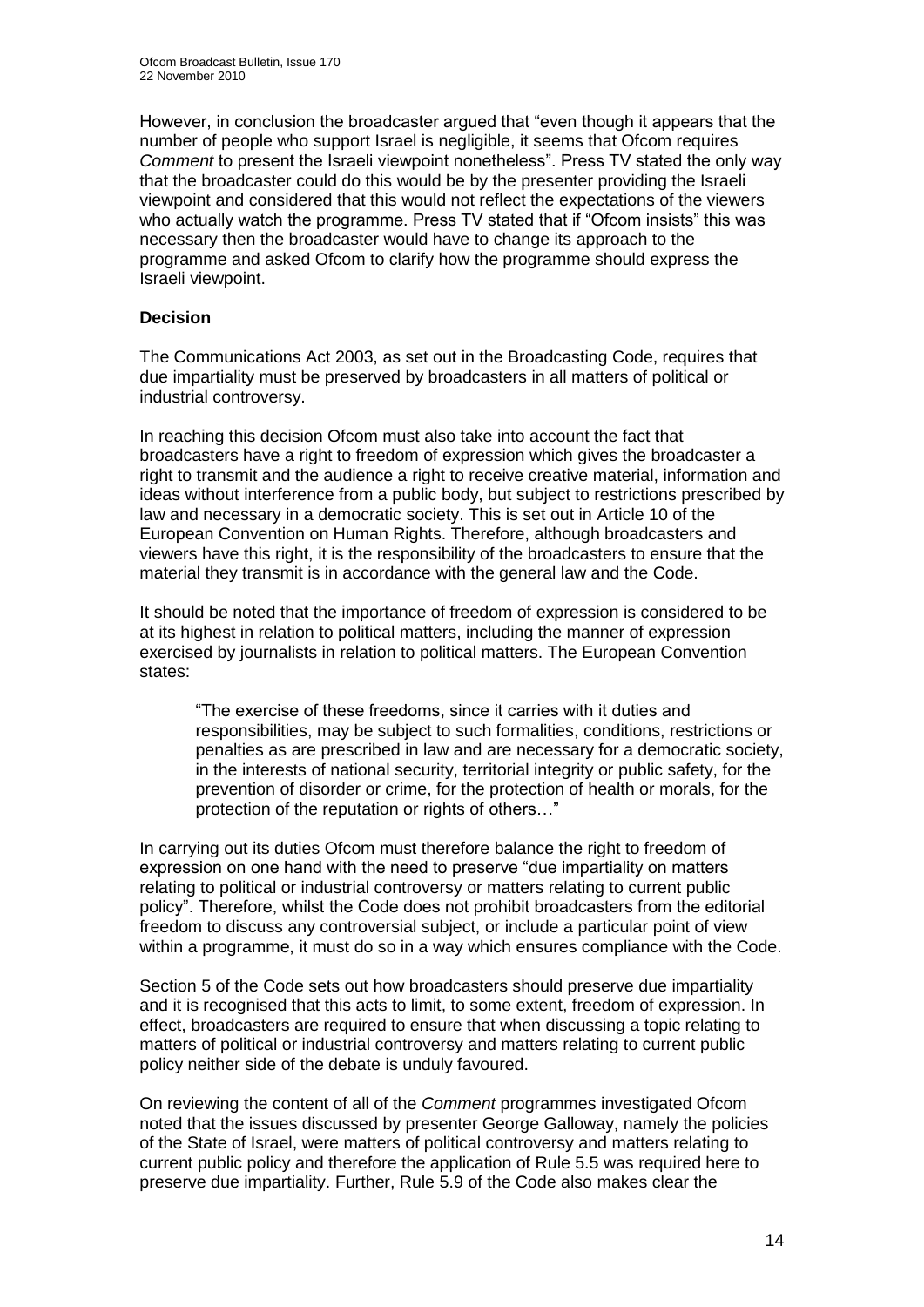principle that presenters in "personal view" programmes may express their own views on controversial matters *provided* alternative viewpoints are adequately represented and due impartiality is maintained. These were clearly "personal view" programmes. Having signalled the nature of this type of broadcast to the audience, presenters are free to include their own highly partial views and those of others on the condition that alternative views are adequately represented.

Taking the programmes as a whole, Ofcom noted that there were some, albeit extremely limited (as detailed above), contributions during the six programmes reviewed that could be labelled as being loosely supportive of the actions of the Israeli state and therefore alternative views to the presenters George Galloway and Jeremy Corbyn. For example: the two contributions from viewers on 18 February 2010 (Jeremy and Jonathan), the comment by a viewer on 13 May 2010 (Kay) and the email from the contributor on 17 June 2010 (Jamie).

In the 18 February 2010 programme, George Galloway espoused his own views on Israeli policy directly to camera and encouraged other callers to share their views. However, in effect, during this hour long programme broadcast the majority of callers expressed the same view as George Galloway and only two alternative viewpoints were included as set out above.

We also noted the submissions made by Press TV that the programmes on 3 June 2010 contained alternative viewpoints to that presented by George Galloway. The broadcaster referred to comments made by Professor Scobbie and the inclusion of a clip of an Israeli government spokesman which originated from an interview on Channel 4 News.

In Ofcom"s view, the Channel 4 News clip referred to by the broadcaster did not adequately provide the Israeli viewpoint on the attack on the ship carrying aid to Gaza, the Marmara. The two edited clips of the interview between Channel 4 News presenter Jon Snow with the Israeli government spokesman were used, not to enable the programme to present the Israeli government"s explanation for the attack on the flotilla, but in fact, to give the opportunity for the programme to further criticise the Israeli government as demonstrated by the interchange in the two clips shown:

Clip #1

Jon Snow: *"Will you apologise to them?"*

Israeli Spokesman: *"For what?"* [End of clip]

The presenter Jeremy Corbyn then commented: "there you have it – nothing to apologise for".

Clip#2

Jon Snow: *"The next flotilla will be accompanied by a Turkish warship. What will you do?"*

Israeli Spokesman: *"This isn"t serious"*

Jon Snow: *"What will you do?"*

Israeli Spokesman: *"This is not a serious question"*

After the clip Jeremy Corbyn commented: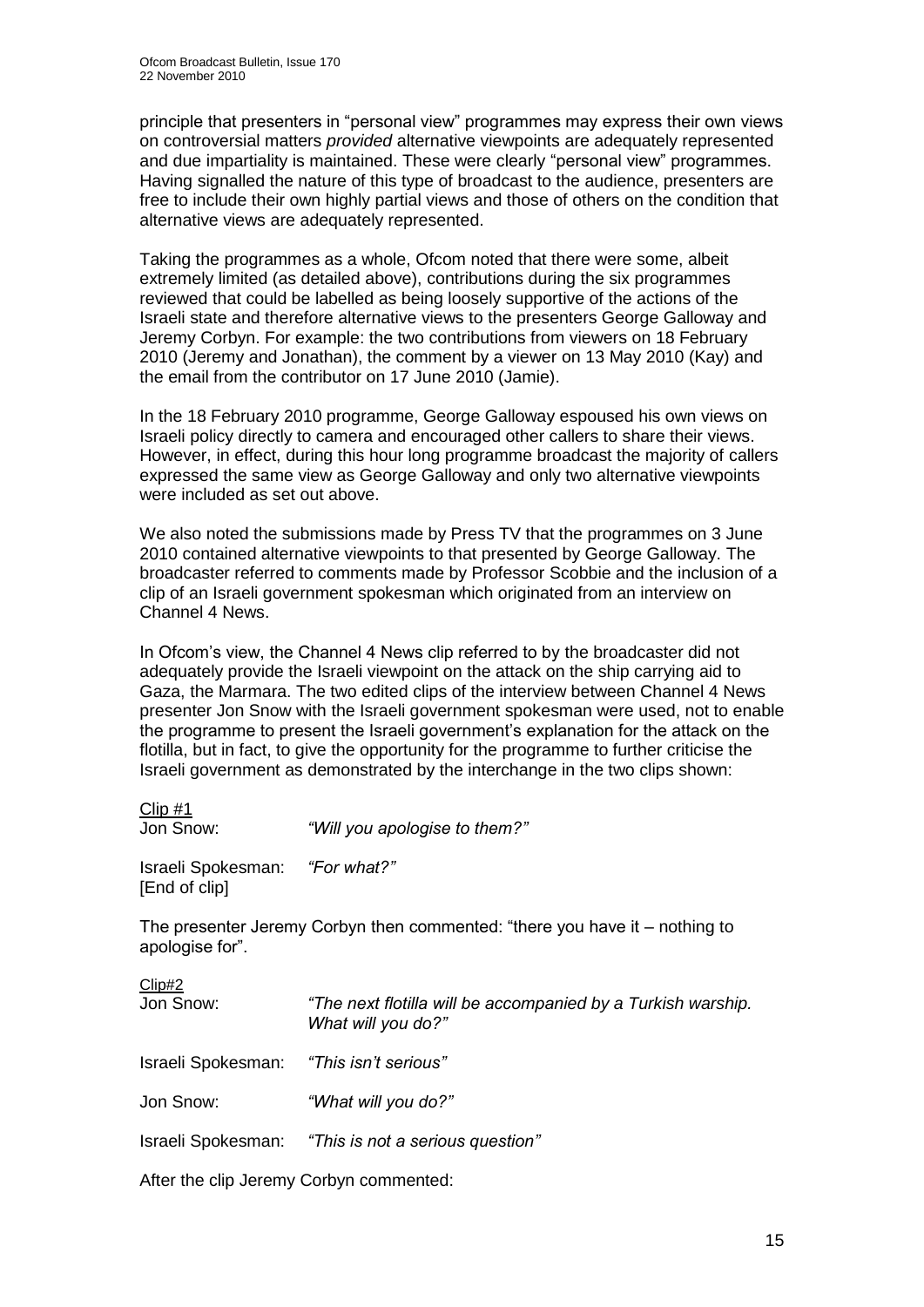1

*"Will that smile stay on his face? Quite clearly a change in public opinion after this not just because of this but the killings in Dubai and Operation Cast Lead"* [the Israeli incursion of Gaza].

Further, in Ofcom"s view, the interview with Professor Iain Scobbie was included not as a means of articulating a viewpoint in support of the Israeli legal position with regard to the attack on the Marmara but to determine exactly which international law the Israeli government had breached in conducting the attack on the Marmara. Professor Scobbie explained that the attack was not "an act of piracy…because Israeli public ships were involved." He went on to explain that the issue, with relation to international law, was the blockade of Gaza and he clearly states: "Israel has denied that it remains in occupation of Gaza. That is not a view which is shared by many international lawyers". Therefore Professor Scobbie, as an international lawyer, was not advocating the Israeli legal position regarding the blockade of Gaza but clearly questioning it. Indeed, Professor Scobbie went on to explain that Israel had been relying on the San Remo Manual<sup>1</sup> to justify its actions in Gaza and stated: "Israel"s views on the San Remo Manual have been very selective. One of the provisions of the San Remo Manual, and it says it quite clearly, is that a blockade is illegal if it is for the purposes of starving the civilian population…"

We do not therefore consider that either of the submissions noted by the broadcaster, as set out above, could be reasonably recognised as ensuring the programme adequately gave the Israeli government position. The Professor Scobbie contribution was clearly not intended to present the Israeli viewpoint whilst the Channel 4 clip was chosen to reinforce to the audience the presenter"s assertion that Israel was not concerned about their actions on the Marmara. In any event, Ofcom would not consider that two short edited clips (clip #1 and #2) on an hour long programme or across a series of programmes could reasonably be described as an effective method for the licensee to achieve due impartiality on this programme or the series as a whole.

In terms of the contributions from viewers presenting an alternative view to George Galloway and Jeremy Corbyn, Ofcom acknowledges that the presenter made repeated comments across the programmes encouraging contributions particularly if they were different to his. However, the issue with reference to Rule 5.5 is whether those limited views were effective enough to achieve due impartiality and ensure the other side of the discussion was presented.

It is the case that the few examples of alternative views made by the contributors (as detailed above) challenged George Galloway directly but it is arguable that the nature and duration of the viewer contributions was enough to credibly present the other side of the argument. In this regard Ofcom also noted the manner in which George Galloway treated such contributions, which could be labelled loosely as pro-Israeli, was very different to the way in which he treated contributors who supported a pro-Palestinian perspective. Any alternative views in these programmes were not debated and/or discussed but dismissed and used as a further opportunity for the presenter to put forward his views.

<sup>1</sup> The San Remo Manual on International Law Applicable to Armed Conflicts at Sea was adopted in June 1994 by the [International Institute of Humanitarian Law](http://en.wikipedia.org/wiki/International_Institute_of_Humanitarian_Law) after a series of round table discussions by naval and legal experts. The Manual is a codification of customary international law for naval conflict. and is a legally recognised document but is not binding.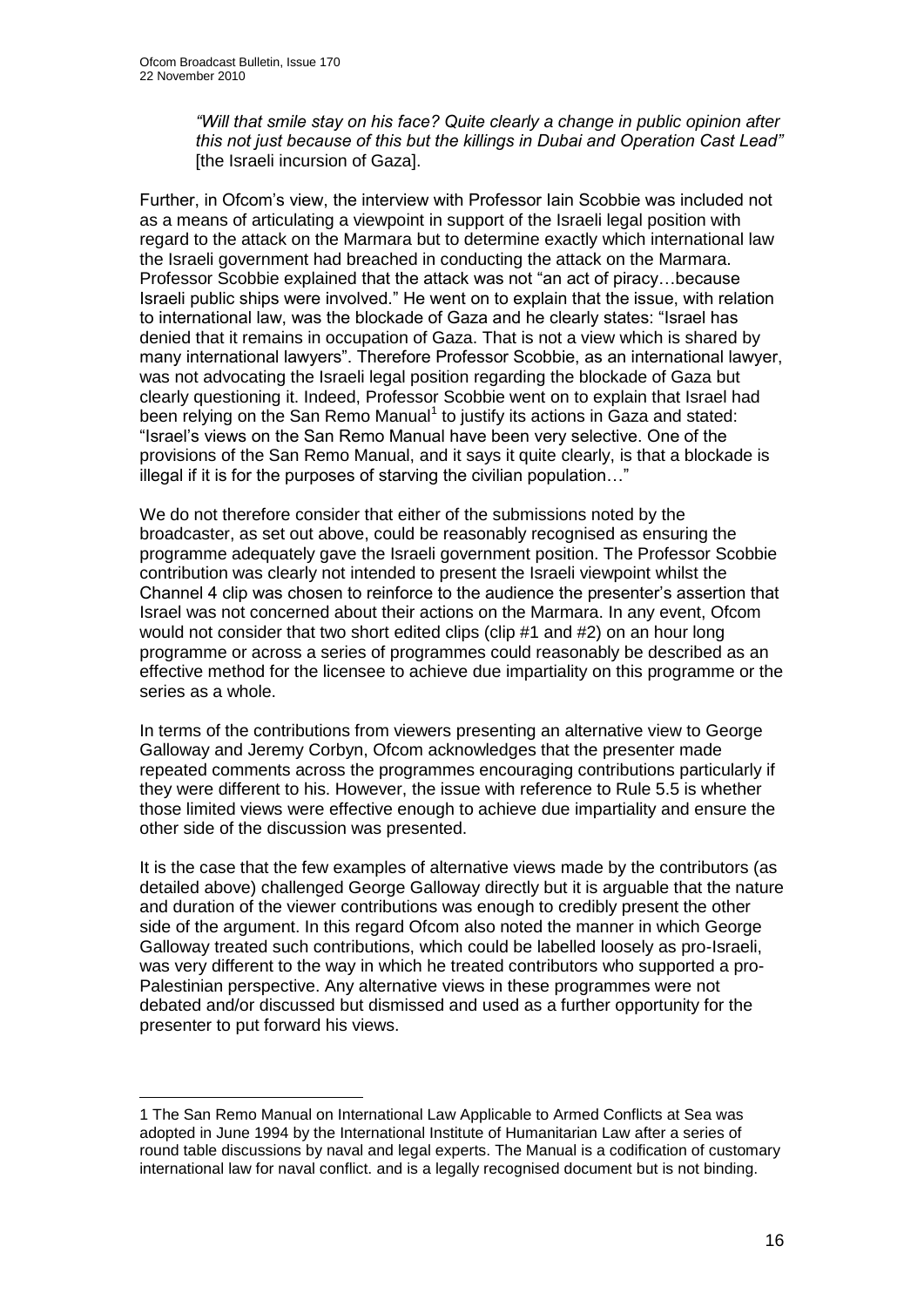#### *Comment*, Press TV, 18 February 2010

On the subject of the murder of the Hamas leader in Dubai:

An email from a contributor called Jonathan:

*"George, I am so infuriated by you and your basic simple views....Do you see the difference between terrorism and legitimate assassination. I bet my life I know what your response will be."*

Response from George Galloway:

*"Well Jonathan call in if you think you are brave enough...What exactly is a legitimate assassination? What is legitimate about going to a third country using the passports of at least four other nations and murdering someone in their hotel room? What is legitimate about that assassination? If you cannot see how hollow your words ring to me, the audience here or anyone who hears them then I think there is not much hope for you".*

A contributor called Jeremy:

*"You haven"t got any proof yet. You haven"t got any proof at all".*

Response from George Galloway:

"*The Israeli press, every newspaper, every tv station in Israel are acknowledging this is a Mossad operation. The Dubai police chief is 99% if not 100% sure Israel were involved in the killing. Now I ask you again, do you think Israel is not involved? … Jeremy thinks it was a Palestinian group who got their hands on British, Irish, French and German passports and were pictured in all that footage in Dubai and carried out the murder. I don"t know Jeremy if you really believe that or if it was a wind up".*

*Comment*, Press TV, 17 June 2010

On the subject of the Israeli attack on the Marmara aid flotilla to Gaza:

A contributor called Jamie via email:

*"How typical of you to bring back Israel on your show. Your non-stop hatred of Israel does not help peace in the region. And your new convoy decoy won"t be successful. Do you think that Israeli forces should hold an inquiry? What*  for? Those activists still have not answered. Why were they carrying *weapons?"*

Response from George Galloway:

*"I"m not sure if that is a joke but I"ll treat it seriously for the purposes of argument. The activists were not carrying weapons. All the dead were activists and all the wounded were activists. None of the wounded or dead were Israeli. They stormed this peaceful ship like they were in a war. I know you"ll find that hard to believe. [George Galloway then explained the plans for the next sea and land flotilla] Do you get that Jamie? Did you write that all down? It ain"t no decoy son its absolutely what is going to happen."*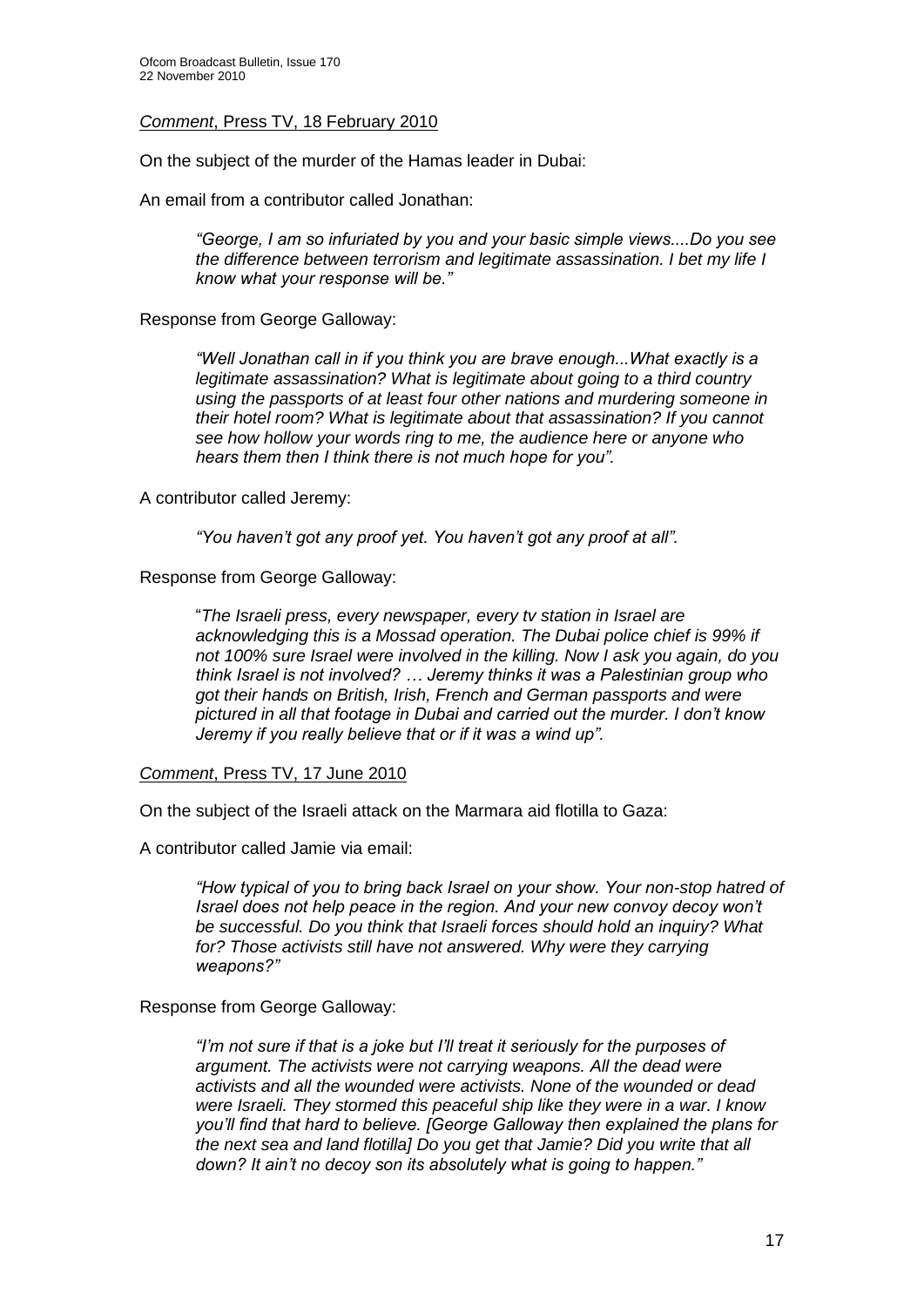Therefore given the above analysis of the two areas in which the broadcaster has argued that the programme provided due impartiality, Ofcom has concluded that: the contributions from the viewers; the clips of the Israeli spokesman; and the comments by Professor Scobbie did not adequately represent the particular and important perspective in the debate over Israeli policy towards the Palestinians, namely, the views of the Israeli State.

Further, the broadcaster failed to engage or debate with any point of view that was contrary to the view presented by George Galloway. Rather, Ofcom is of the view that George Galloway, in particular, used the alternative opinions made by the viewers, which were contrary to his own, only as vehicles to punctuate what could be classed as a form of on-going political polemic, delivered by the presenter directly to camera and unchallenged.

It is important to note that the broadcasting of highly critical comments concerning the policies and actions of any one state (such as demonstrated in the content of these programmes) is not in itself a breach of due impartiality. It is, in fact, essential that current affairs programmes are able to explore and examine such issues and take a position even if that is highly critical. Broadcasters are also free to include controversial presenters who hold strong opinions on certain subjects. Audience participation programmes such as *Comment*, where viewers and listeners are encouraged to telephone, email or text in to the programme, do not have to ensure an equal number of points are view are featured in any one programme or even across the series as a whole.

Further, in clearly signalled "personal view" programmes such as these, Ofcom takes account of the fact that many in the audience are comfortable with adjusting their expectations for due impartiality. This is why Rule 5.9 specifically provides for presenters of "personal view" broadcasts to express their own highly partial views – provided that alternative viewpoints are adequately represented, in audience participation programmes alternative views are encouraged and not excluded, and due impartiality is preserved. In these cases, however, for all the reasons set out above, alternative viewpoints were not adequately represented.

It is the responsibility of the broadcaster, when the subject matter of the programme raises a matter of political controversy, to ensure that due impartiality is maintained. To this end the broadcaster must ensure that if the presenter has strongly held views and there are few, if any, alternative views expressed by the audience, then the broadcasters must take appropriate action and have systems in place to ensure that due impartiality is maintained.

In this case, alternative viewpoints were not adequately represented in the individual programmes or across the series as a whole. Ofcom remains concerned about Press TV"s understanding and compliance processes in relation to Section Five of the Code. Therefore Press TV will be requested to attend a meeting with the regulator to explain and discuss its compliance processes further in this area.

#### **Breaches of Rules 5.5 and 5.9**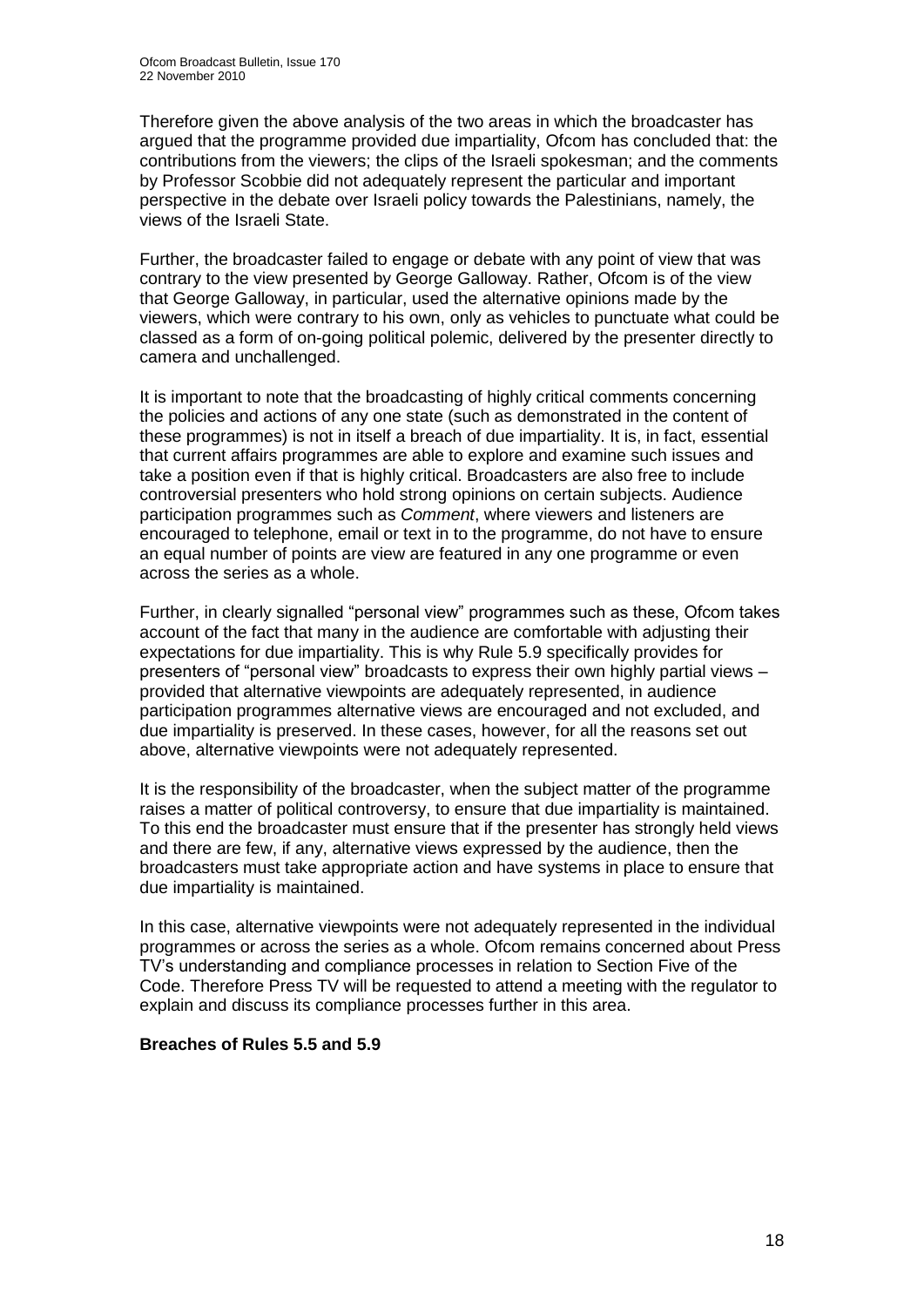# **In Breach**

## **Andy Henly at Drive**

*Total Star 107.5, 31 August 2010, 16:30* 

#### **Introduction**

*Andy Henly at Drive* is magazine-style radio show broadcast every weekday. Total Star 107.5 is a commercial radio station covering the West Wiltshire area.

During the programme, the presenter invited listeners to visit the station"s website to obtain information about discounts offered by a number of local businesses. The presenter went on to mention two particular businesses by name and gave details of their specific offers:

*"you can find out all about the half-price sale on our website. There"s deals on photography, also on short breaks, yes, you can still maybe have a short break before Christmas, sport and leisure and also health and beauty, and food and drink. Total Bathrooms have a fantastic offer on their "lovemeter" and if you are musically enthralled, then Duck, Son and Pinker has some good deals as well. Check out all the deals, today"s deals on our website."*

Ofcom received a complaint from a listener who was concerned that the presenter"s references to the discounts were tantamount to advertising.

Ofcom therefore sought the broadcaster"s comments with regard to the following Code rules:

- Rule 10.3: "Products and services must not be promoted in programmes."
- Rule 10.4: "No undue prominence may be given in any programme to a product or service."
- Rule 10.5: "Product placement is prohibited."

#### **Response**

Total Star 107.5 stated that no payment had been received for the inclusion of the references to two companies, Total Bathrooms, and Duck, Son and Pinker, in this programme segment.

The broadcaster explained that purpose of the "half price offers" section of its website was not to directly promote any business but "to provide listeners with some exclusive deals". It added that it felt it was "important to relate to its listeners and offer as many facilities as possible".

Total Star said that "the presenter clearly defined" the feature as "a special offer" which invited listeners "to access a variety of limited exclusive services through the station website." The broadcaster argued that this provided editorial justification for the commercial references to be included in the programme.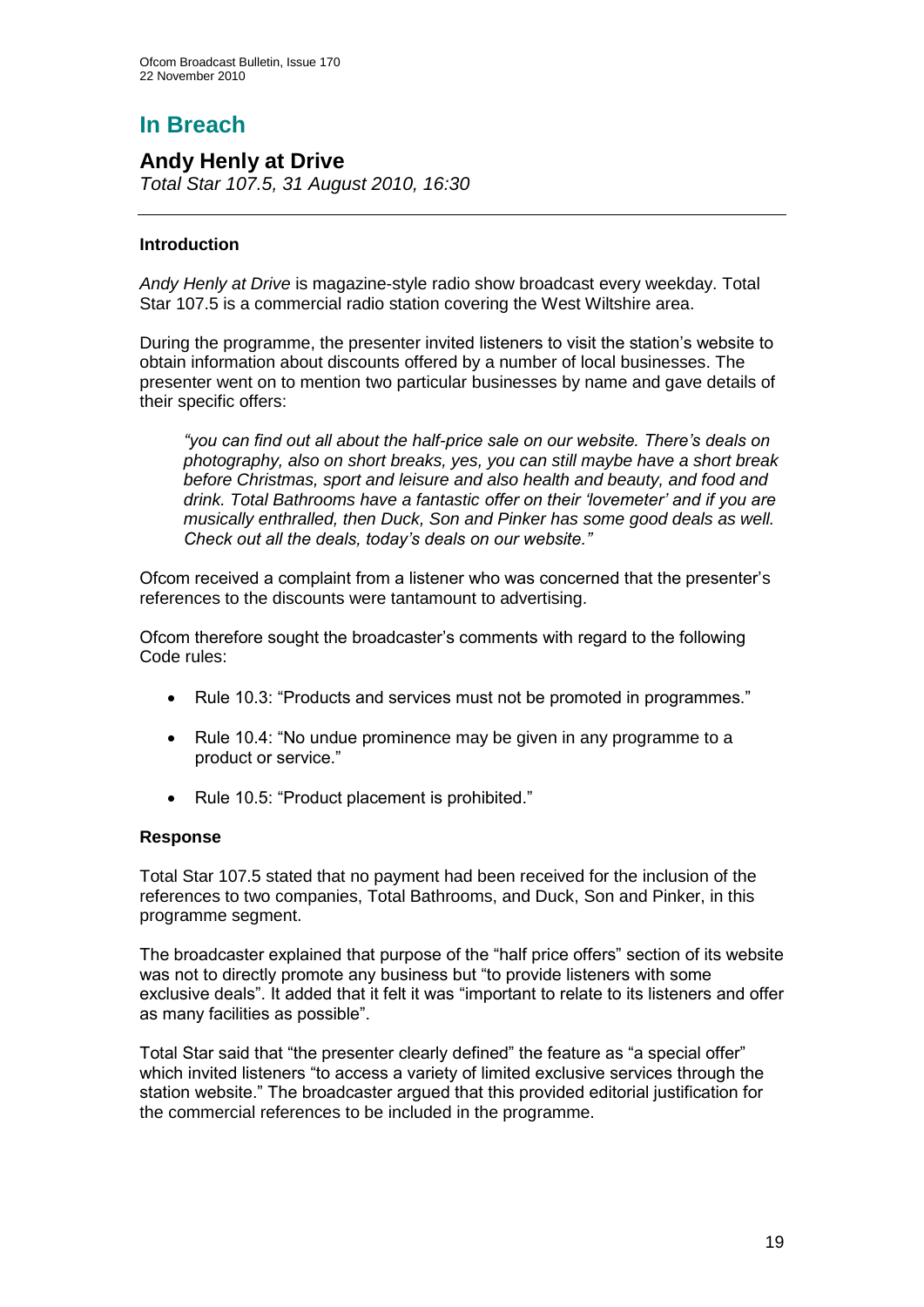#### **Decision**

Ofcom noted the broadcaster"s stated that it did not receive payment for the inclusion of the commercial references in the programme. We found no evidence that the broadcast was in breach of Rule 10.5 which prohibits product placement.

Rule 10.3 of the Code prohibits the promotion of products and services within programmes. Ofcom noted that the presenter encouraged listeners to visit the broadcaster"s website for details of the station"s special offers, which he referred to in some detail (e.g. *"There"s deals on photography, also on short breaks, yes, you can still maybe have a short break before Christmas, sport and leisure and also health and beauty, and food and drink.")*. He then referred to two companies and used phrases such as *"fantastic offer"* and *"good deals"* to describe those businesses" participation.

The presenter therefore promoted and endorsed the companies in question, in breach of Rule 10.3.

Further, Rule 10.4 of the Code requires that products and services are not given undue prominence in programmes. There appeared to be no editorial justification for the presenter to give specific details of the companies participating in the "half price offers" section of the broadcaster"s website. Consequently, Ofcom concluded that these references were also in breach of Rule 10.4

#### **Breaches of Rules 10.3 and 10.4**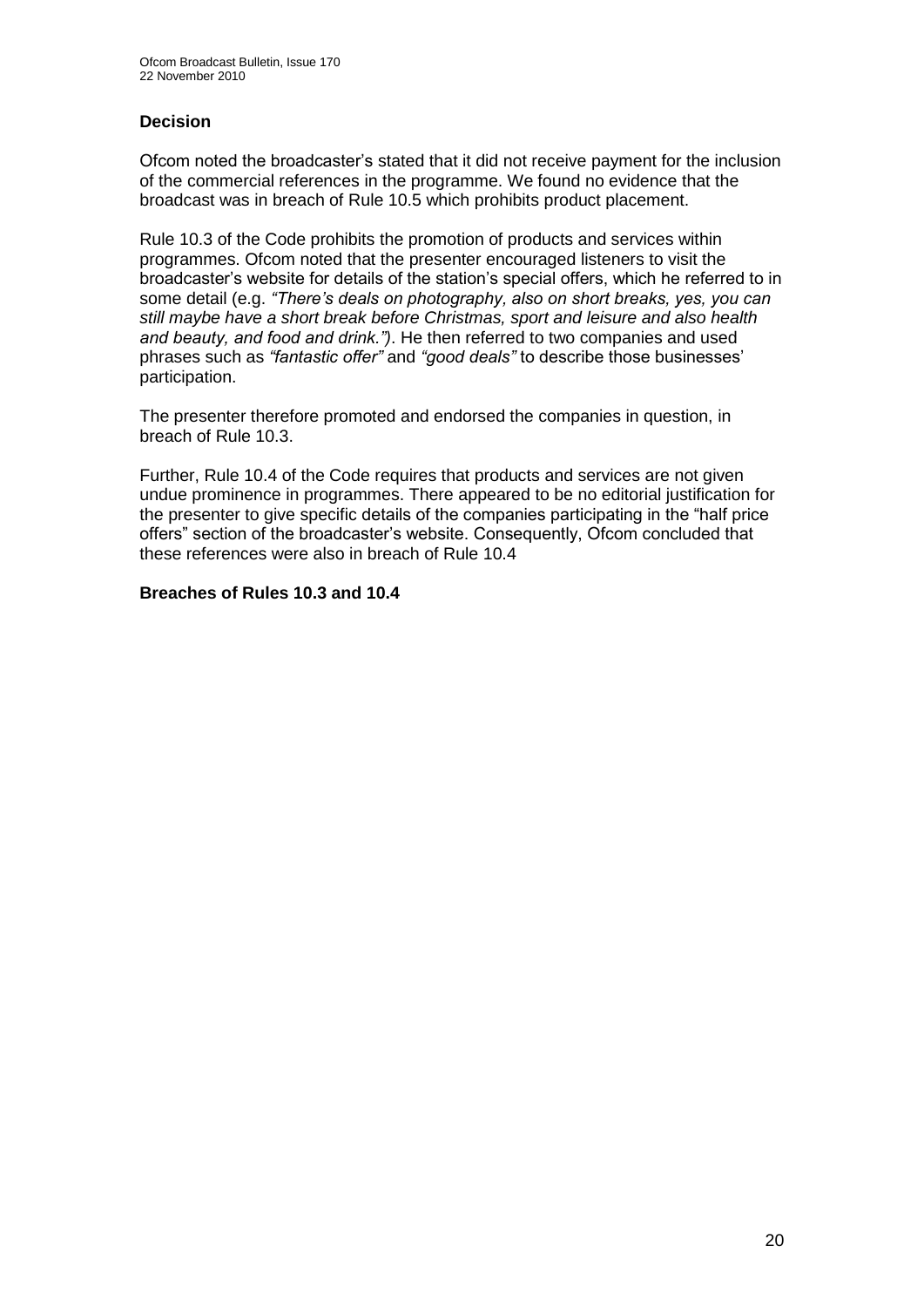# **In Breach**

**Law Show** *Prime TV, 2, 9, 16 and 23 August 2010, 17:00*

#### **Introduction**

Prime TV is a family entertainment channel serving the Pakistani community throughout Europe. It is broadcast primarily in Urdu, with some programmes in other languages, such as Punjabi and Guajarati.

*Law Show* is an interactive legal advice programme in which viewers are invited to call the presenter with their concerns. On this occasion the programme was sponsored by the firm, A-Z Solicitors. The lawyer who presents the programme featured in the sponsor credit broadcast during the programme.

Ofcom received a complaint that the sponsorship arrangement allowed the presenter to promote his own company. The viewer also believed the programme repeated the breaches that Ofcom had recorded against Prime TV in a recent finding<sup>1</sup>.

Separately, Ofcom noted the sponsor credits for *Law Show* appeared only as the programme went into an advertising break and not at the beginning or end of the broadcast as required by the Code.

We asked Prime TV to comment on how the material complied with the following rules:

- Rule 9.5 ("There must be no promotional reference to the sponsor, its name, trademark, image activities services or products or to any of its other direct or indirect interests…"); and
- Rule 9.6 ("Sponsorship must be clearly identified as such by reference to the name and/or logo of the sponsor. For programmes, credits must be broadcast at the beginning and/or end of the programme.")

#### **Response**

The broadcaster apologised for "inadvertent" breaches of Rules 9.5 and 9.6 and said it had "misread and misunderstood the rules". It said that, as there was no reference to A-Z Solicitors in the programme, or the fact the presenter works for the organisation, there was no promotional reference to the sponsor. However, Prime TV said it now understood that the reference to "direct or indirect interests" of the sponsor in Rule 9.5 would have ruled out this sponsorship arrangement. The broadcaster added that it had since rectified its error.

Prime TV said the positioning of the sponsor credits was also a mistake, adding that its scheduling department had considered them to be advertisements, which had therefore been incorrectly placed.

The broadcaster said that the sponsorship of programmes "was not an area of the Code [it was] that familiar with" and noted that it had made arrangements for

<sup>1</sup> <sup>1</sup> See http://stakeholders.ofcom.org.uk/enforcement/broadcast-bulletins/obb162/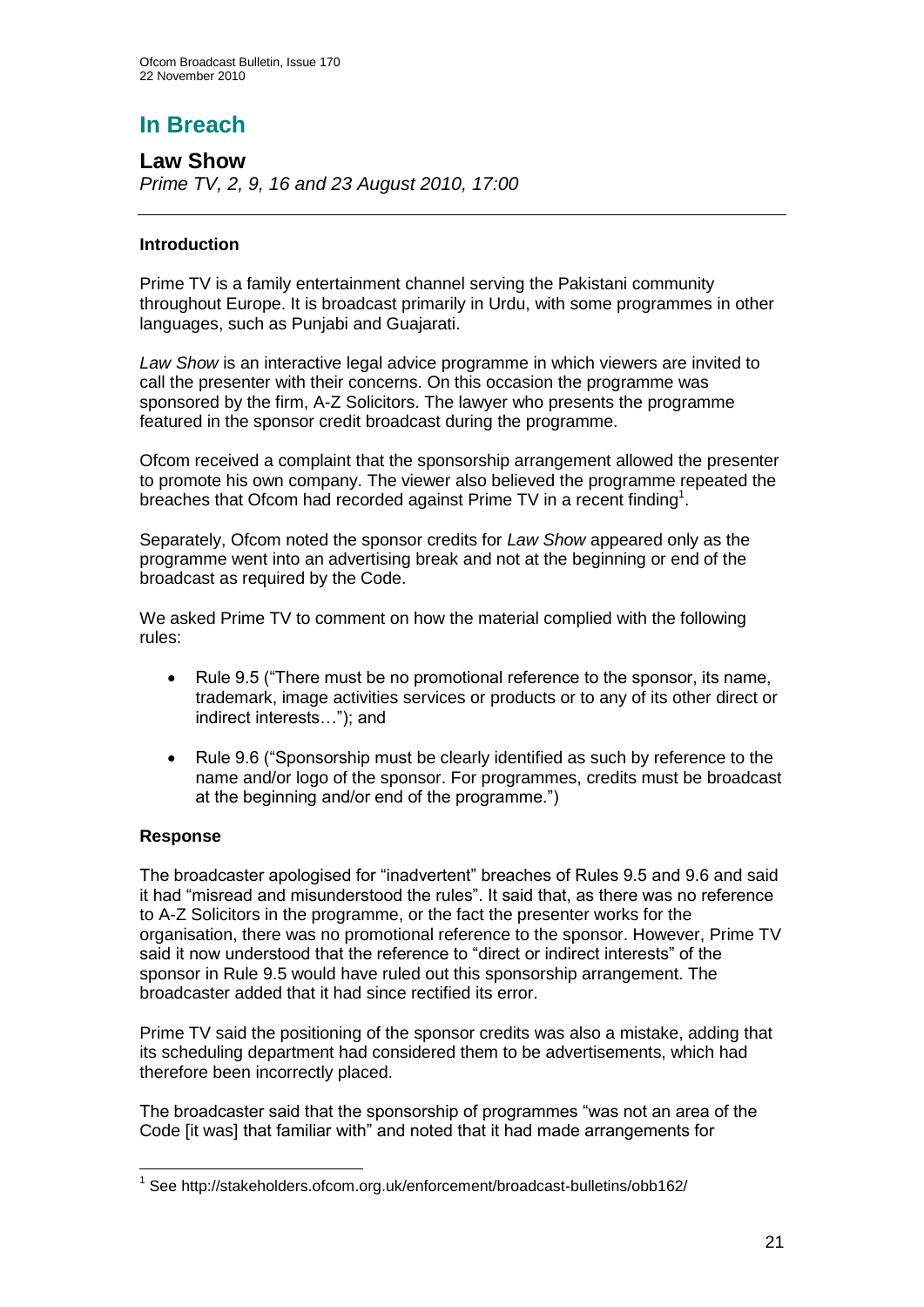additional compliance training to take place with an experienced consultant, to ensure no recurrence. Prime TV also confirmed that, at the time of the previous finding published by Ofcom, which found *Law Show* in breach of Rules 10.3 and 10.4 of the Code, the programme had not been sponsored by A-Z Solicitors.

#### **Decision**

Rule 9.5 of the Code prohibits, among other things, any promotional reference to the sponsor or its direct or indirect interests. Broadcasters must therefore take care to ensure that sponsored programmes are not – and do not appear to be – distorted for commercial purposes.

While no reference was made to the sponsor (A-Z Solicitors) by name within *Law Show*, it had a direct interest in the programme, as the presenter was a representative of sponsor (who also appeared in the sponsor credit). A-Z Solicitors was therefore directly promoting its interests within the programme, in breach of Rule 9.5 of the Code.

European legislation, the Audiovisual Media Services (AVMS) Directive<sup>2</sup>, states that broadcasters must clearly inform viewers about the existence of a sponsorship arrangement. Rule 9.6 of the Code sets out the minimum requirements to ensure sponsorship arrangements are appropriately transparent to viewers. The Rule requires that sponsorship credits are broadcast at the beginning and/or end of a sponsored programme. In this instance a sponsor credit for *Law Show* was broadcast only when the programme broke for an advertising break, and not at the beginning or end of the broadcast, in breach of Rule 9.6 of the Code.

Ofcom has recorded previous breaches of the Code against a broadcast of *Law Show* on Prime TV. The Code breaches on that occasion concerned Section Ten (Commercial References…) of the Code. The Code breaches in this instance concern Section Nine (Sponsorship) of the Code. Nevertheless, Ofcom is concerned that Prime TV has twice failed to apply appropriate compliance to *Law Show* and has now admitted that it was not familiar with its obligations in this area.

Ofcom expects broadcasters to be conversant with all Code Rules and how they are applied. We therefore welcome the action taken by Prime TV to avoid recurrence, as Ofcom does not expect any similar Code breaches from this broadcaster in the future.

#### **Breaches of Rules 9.5 and 9.6**

 $\frac{1}{2}$  Article 10(1)(c).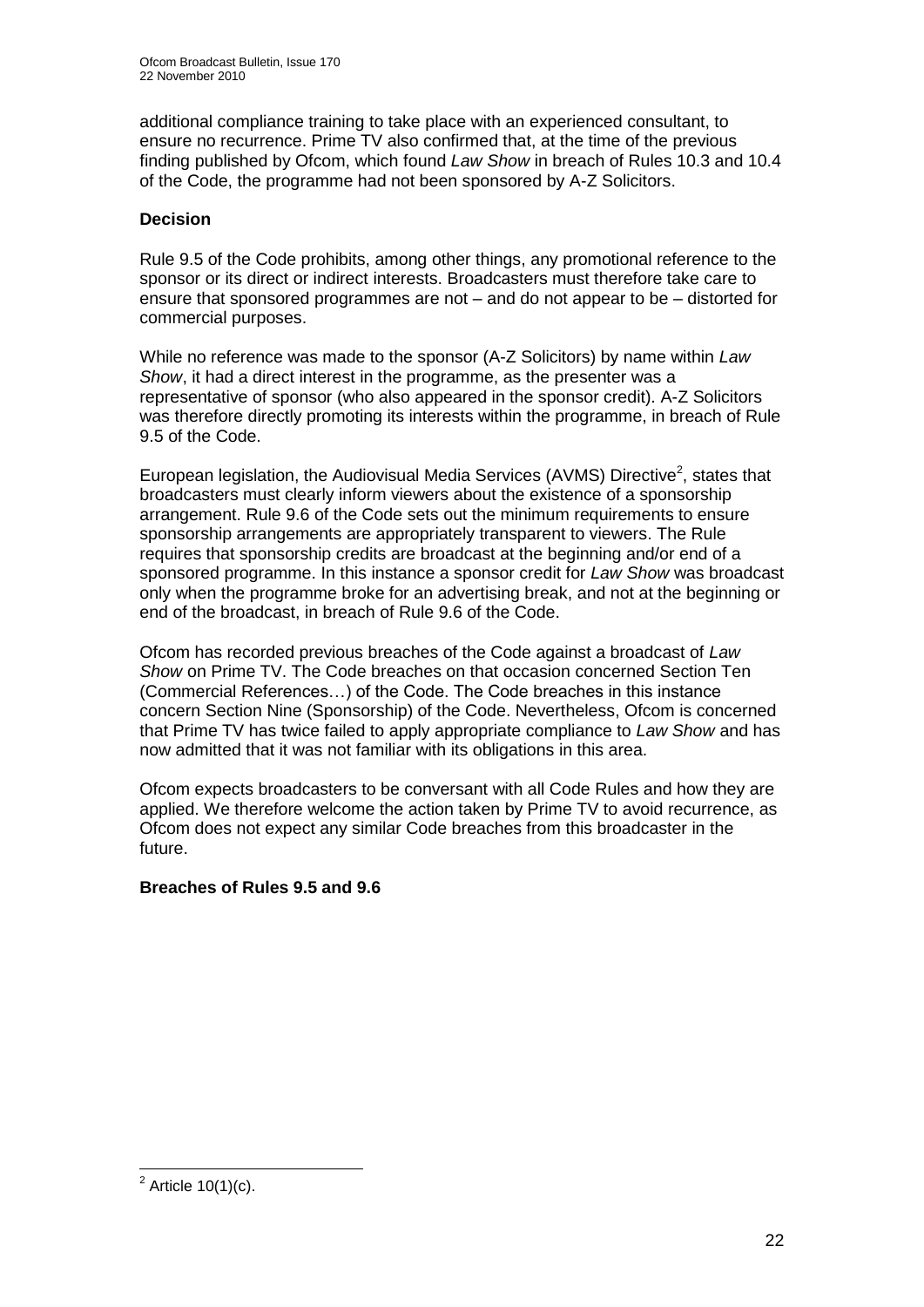# **In Breach**

# **"I'm on a Boat" music video**

*Clubland TV, 12 September 2010, 17:55* 

#### **Introduction**

Clubland TV is a satellite television channel licensed to Penny Street TV Limited ("Penny Street TV") which features dance music videos. An unedited version of the song *"I"m on a Boat"* by Lonely Island was played during its early evening schedule. The song, which lasted approximately three minutes, contained twelve instances of the word *"motherfucking"* or *"motherfucker",* and one instance of the word *"fuck"*. Ofcom received a complaint from a viewer who considered this language unsuitable for a pre-watershed broadcast.

Ofcom therefore sought comments from Penny Street TV in relation to the following Code Rule:

• Rule 1.14; "the most offensive language must not be broadcast before the watershed…"

#### **Response**

Penny Street TV said that the transmission of the music video was, on this occasion, "an accident caused by a failure in the playout system after a technical upgrade had taken place." It explained that a technician did not input the correct time into the system and as a result the video was broadcast by mistake. The broadcaster said it was alerted by to the matter by a viewer who contacted the station shortly after the incident. The fault was then identified immediately and rectified.

Penny Street TV recognised that the material was unsuitable for a pre-watershed broadcast and regretted any offence it may have caused viewers.

#### **Decision**

Our research indicates that the word "fuck" and its derivatives are an example of the most offensive language. Rule 1.14 states that the most offensive language must not be broadcast before the watershed.

Ofcom noted the immediate action taken by Penny Street TV to prevent further broadcasts of inappropriate material. However, as the music video contained repeated uses of the most offensive language, Ofcom concluded the broadcast was in breach of Rule 1.14 of the Code.

#### **Breach of Rule 1.14**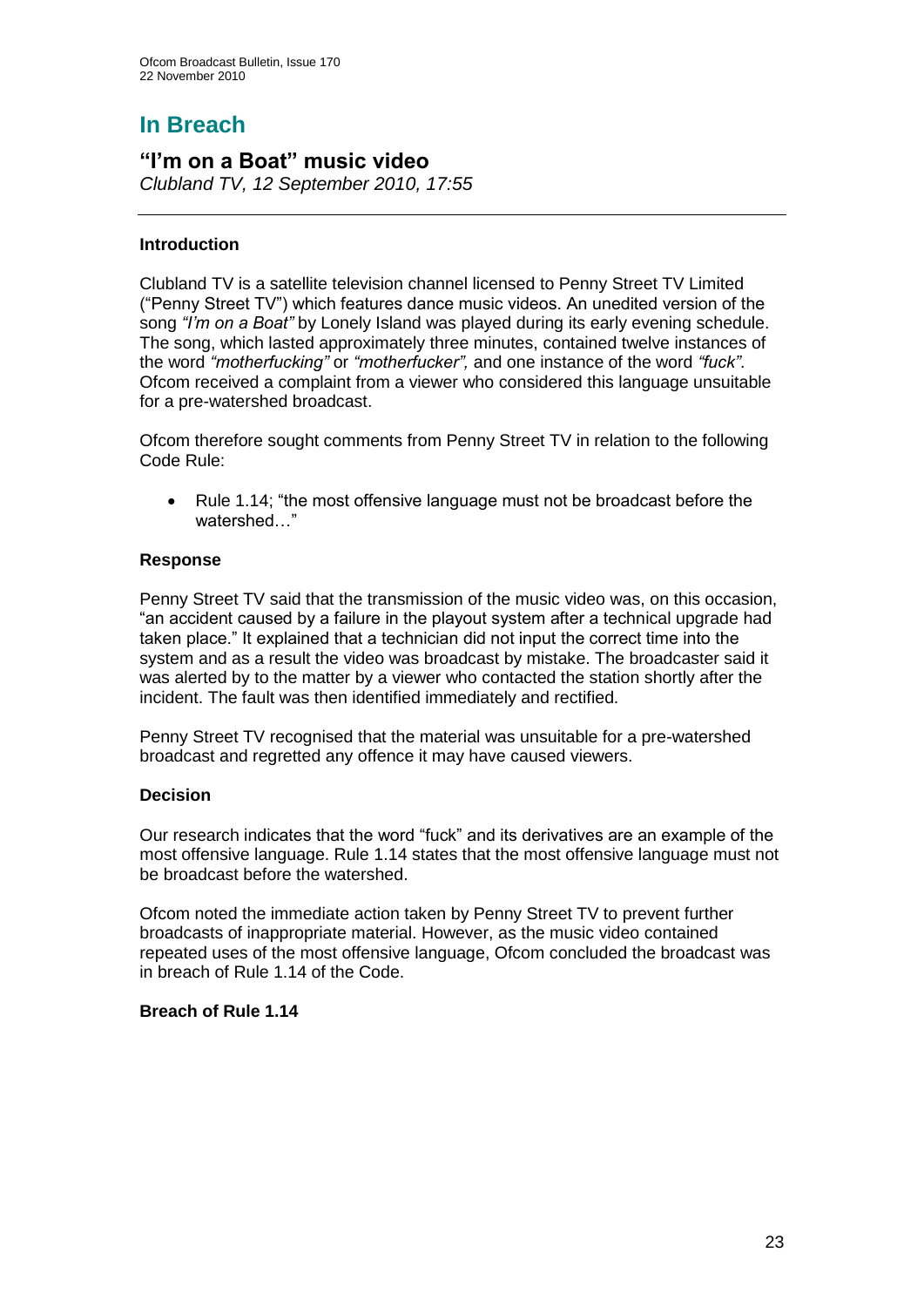## **Fairness and Privacy Cases**

## **Not Upheld**

## **Complaint by Mr Charles Dowdye**

*BBC London News, BBC1, 17 May and 12 June 2010*

**Summary:** Ofcom has not upheld this complaint of unfair treatment made by Mr Charles Dowdye.

These programmes highlighted the health risks of pupils eating unhealthy takeaway meals and the steps being taken by schools and members of the public to prevent pupils purchasing such meals, particularly at lunchtime. Both programmes included footage of three sixth form students eating burger and chip-style meals while sitting in front of a sign for Mr Dowdye"s Caribbean Grill restaurant.

In summary, Ofcom found that the programmes broadcast on 17 May and 12 June 2010 did not associate Mr Dowdye"s Caribbean Grill restaurant with the unhealthy takeaway foods referred to in the programmes.

#### **Introduction**

On 17 May 2010, BBC1 broadcast an edition of *BBC London News* which included a report about potentially harmful levels of salt, fat and calories found in much of the takeaway food sold near schools and how this put young people at a higher risk of blood pressure, heart attacks and strokes. The programme featured three sixth formers and showed them purchasing takeaways from an unidentified shop, being interviewed about their choice of food, sitting on a wall eating burgers and chips and being shown how much salt and sugar they were consuming.

Prominently featured a number of times in footage of the students eating their food and being interviewed, was a sign for the Caribbean Grill restaurant.

On 12 June 2010, BBC1 broadcast an edition of *BBC London News* which reported that a takeaway restaurant had been banned from opening near a school in East London after a legal ruling. One of the local residents who fought for the ban explained that Tower Hamlets had the second highest rate of obesity in the country and that young people were dying as a result of not eating healthy food.

The programme then showed footage of the three sixth form students featured in the 17 May 2010 edition of the programme referred to above with the sign for the Caribbean Grill again visible.

Mr Dowdye, the owner of the Caribbean Grill restaurant, complained to Ofcom that his business was treated unfairly in the programmes as broadcast.

#### **The Complaint**

#### **Mr Dowdye's case**

In summary, Mr Dowdye complained that his business, the Caribbean Grill restaurant, was unfairly portrayed in the programmes in that they associated the Caribbean Grill with the unhealthy, burger and chips lifestyle of young people by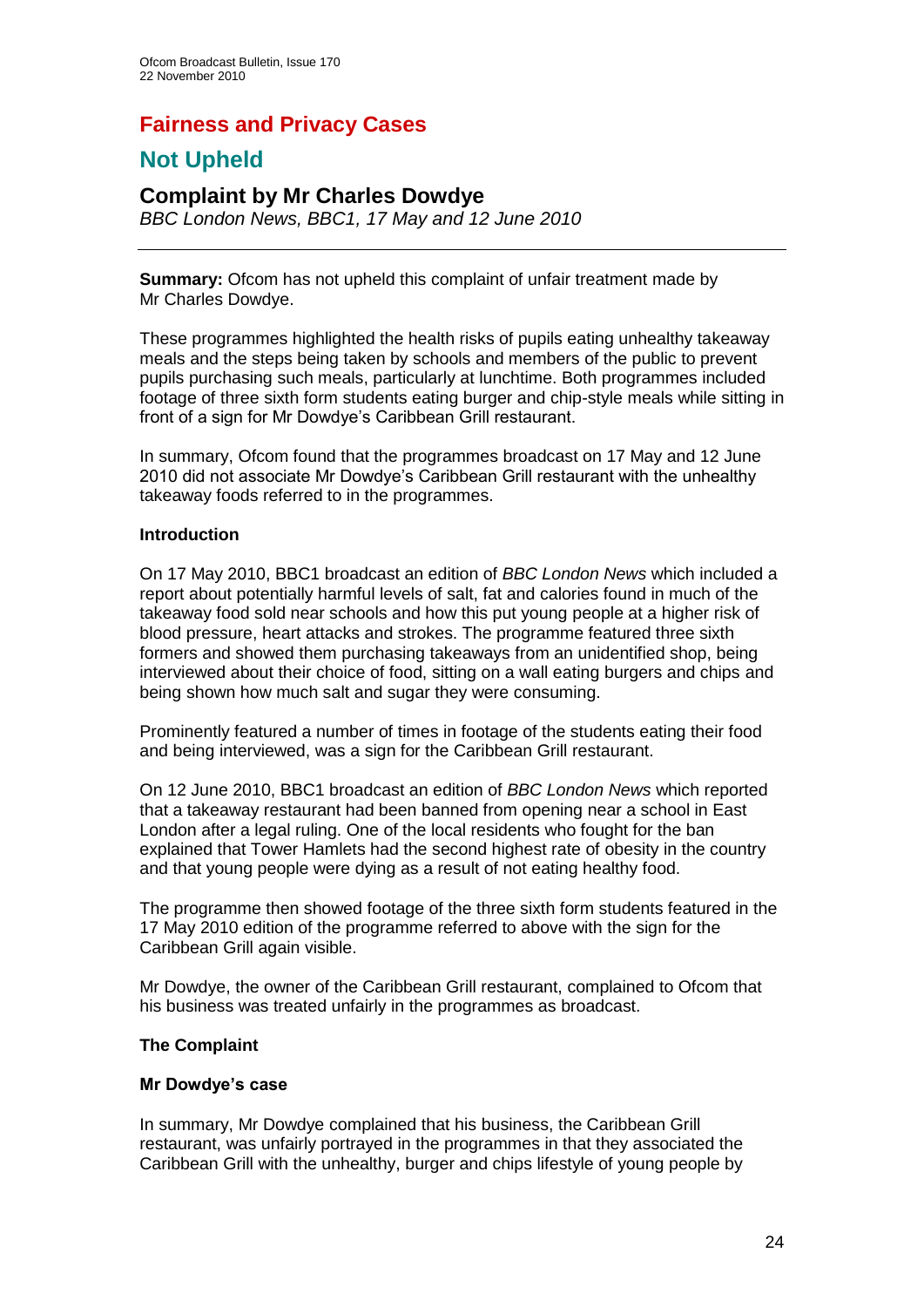featuring its sign prominently in the programmes, both of which featured the unhealthy eating habits of young people.

By way of background, Mr Dowdye said that the Caribbean Grill did not cook greasy food. Its food was steamed, grilled, roast or barbequed, but that since the programmes were broadcast it had recorded a huge drop in sales.

#### **The BBC's case**

In summary the BBC responded to the complaint as follows:

The BBC said that it did not believe that the reports unfairly portrayed Mr Dowdye"s business and that several factors would have ensured that the programmes did not give viewers the impression that the food served at his business was unhealthy.

In relation to the programme broadcast on 17 May 2010, the BBC said that in the scene in which the students ate and discussed their food, a sign advertising Mr Dowdye"s business could be seen. The BBC said that the sign was on the side of Mr Dowdye"s business and featured the words "Caribbean Grill" and in smaller font the words "Jerk Chicken".

The BBC said that the full name of the restaurant was in fact "Simmerz Caribbean Grill" and that the word "Simmerz" was very prominent in the sign at the front of the shop and on the website of the business. The BBC said that listings websites, food review online communities and sites that offered online ordering referred to it as "Simmerz Grill".

The BBC said that it did not believe that the wording of the sign which could be seen in the programmes identified Mr Dowdye"s business by name, but merely described the type of restaurant it was – a Caribbean Grill. The BBC said that there were many such businesses in South London and that, accordingly, it believed that viewers who were not already familiar with the business would not have been able to identify it from the sign shown in the programme alone. The BBC said that any viewers who may have already been familiar with Simmerz Caribbean Grill, and who could identify it from the sign featuring the generic term "Caribbean Grill" would also know what type of food was available there, and would not have been misled as to the nature of the food sold by Mr Dowdye.

The BBC said that the sign in the programme advertised that "Jerk Chicken" was served at that Caribbean Grill, whereas the students in the programmes were filmed buying the food from a burger/kebab-style takeaway and ordering wings and chips, chicken and chips and a steak burger. The BBC said that it believed that the juxtaposition would have helped to ensure that viewers understood that the food had been bought elsewhere and that there was no automatic connection between the food being consumed and discussed and that available from Simmerz Caribbean Grill.

The BBC said that the report showed the students purchasing their food from a takeaway counter, following which they were seen walking away from the restaurant towards the camera to the place where they would be filmed eating their lunch.

The BBC said that it believed that those shots would have ensured that no confusion arose in the minds of viewers as to the nature of the food available in Mr Dowdye"s establishment. The BBC said that the first shot showed the interior of the restaurant selling the students their food – which was distinct from the interior of Simmerz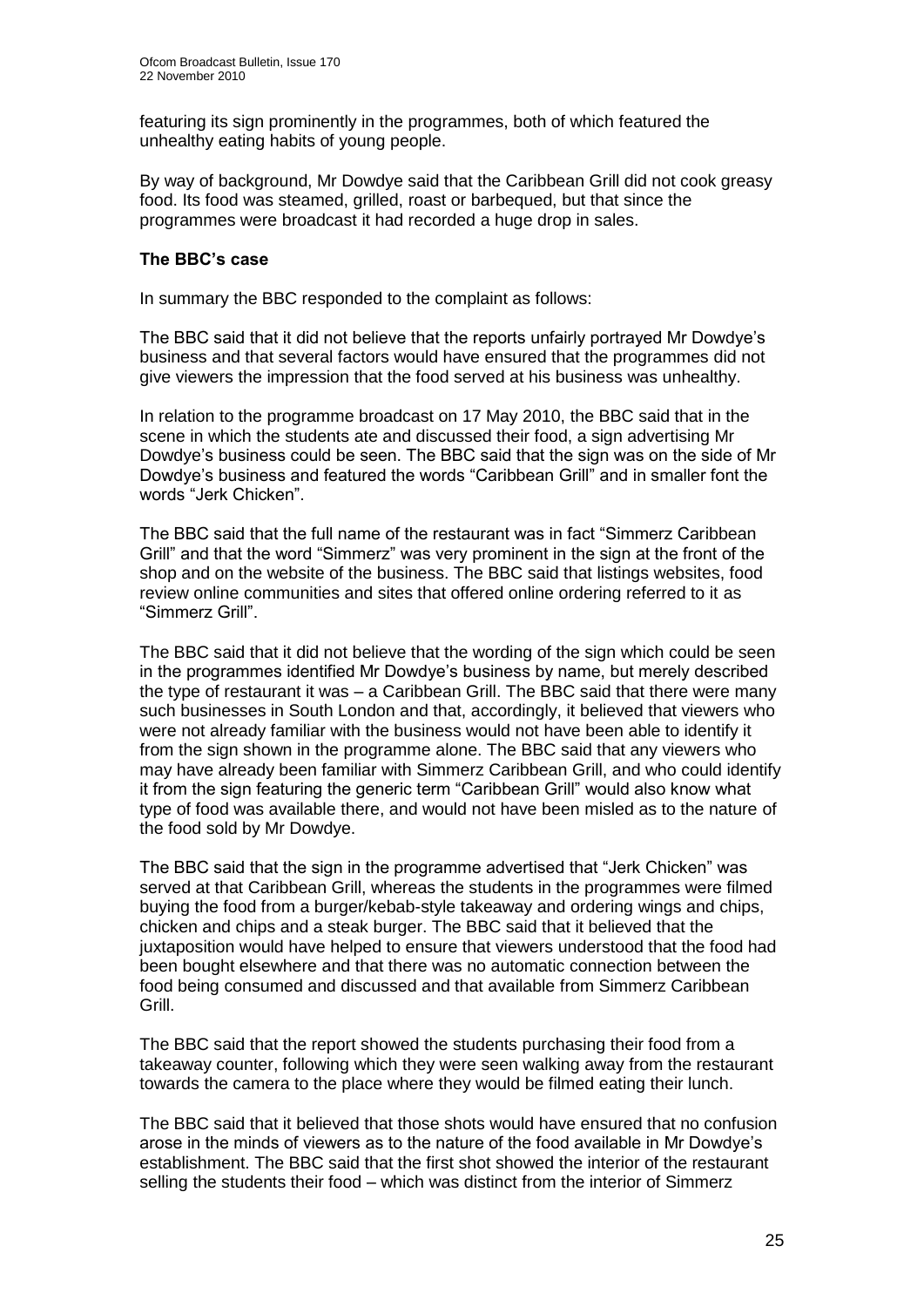Caribbean Grill – and a man preparing their food – who was not employed at Mr Dowdy"s restaurant. The second shot showed the students walking away from the restaurant, down the street which would form the backdrop of the shot which included the "Caribbean Grill" sign. The BBC said that it would therefore have been clear to viewers that the students had purchased food from further afield than the establishment immediately behind them. The BBC said it did not believe that viewers would have assumed that the sign included in the shot had any association with the matters discussed or the food consumed.

In relation to the programme broadcast on 12 June 2010, the BBC said that the report was about the efforts of a local community group in Tower Hamlets to prevent a takeaway fast food restaurant – "Fried and Fabulous" – from opening in their area. The BBC said that the report featured footage from the broadcast of 17 May 2010 to illustrate the problem of students eating unhealthily during lunchtimes. The BBC said that over footage from the earlier report of the students eating (including the sign advertising the Caribbean Grill), the voiceover referred to the fact that some London schools now prevented pupils from leaving the school grounds at lunchtimes.

The BBC said that it believed that the majority of the arguments above would also apply to the footage as it appeared in the 12 June 2010 programme.

#### **Decision**

Ofcom"s statutory duties include the application, in the case of all television and radio services, of standards which provide adequate protection to members of the public and all other persons from unfair treatment and unwarranted infringement of privacy in, or in the making of, programmes included in such services.

In carrying out its duties, Ofcom has regard to the need to secure that the application of these standards is in the manner that best guarantees an appropriate level of freedom of expression. Ofcom is also obliged to have regard, in all cases, to the principles under which regulatory activities should be transparent, accountable, proportionate and consistent and targeted only at cases in which action is needed.

In reaching its decision, Ofcom considered all the relevant material provided by both parties. This included recordings and transcripts of the programmes as broadcast and both parties' written submissions.

Ofcom considered the complaint that the Caribbean Grill was unfairly portrayed in the programmes as broadcast because it was associated with the unhealthy, greasy, burger and chips lifestyle of students.

In considering this complaint Ofcom took account of Rule 7.1 of the Ofcom Broadcasting Code ("the Code"), which states that broadcasters must avoid unfair treatment of individuals and organisations in programmes, and had regard to Practice 7.9, which states that broadcasters should take reasonable care to ensure that material facts have not been presented, omitted or disregarded in a way that is unfair.

#### *Programme broadcast on 17 May 2010*

Ofcom first considered the programme broadcast on 17 May 2010 and noted that it was concerned with pupils leaving school grounds and snacking on junk food containing potentially harmful amounts of salt, fat and calories which it said could lead to a risk of higher blood pressure, heart attacks and strokes. The programme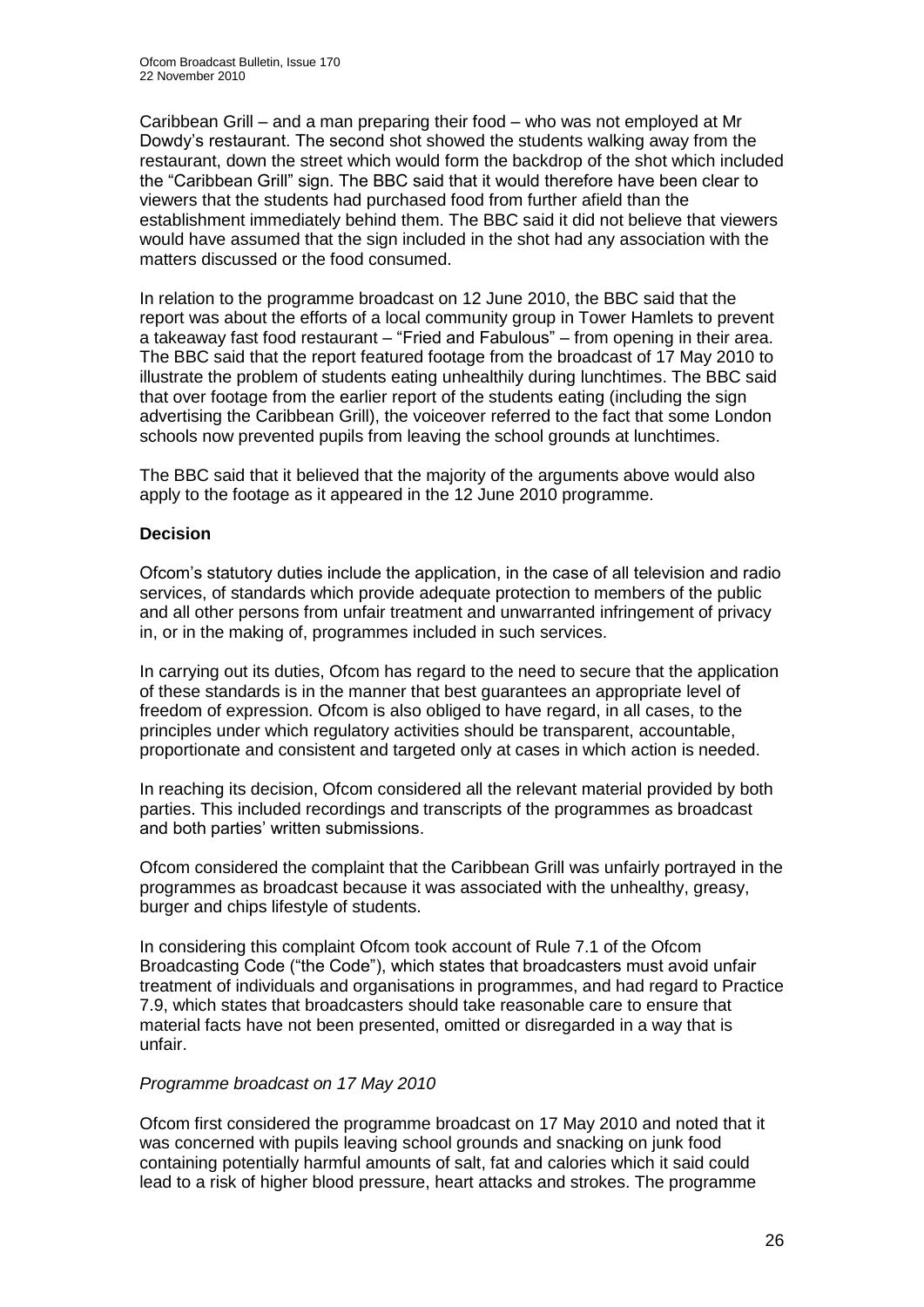followed and interviewed three sixth form students as they bought meals from a takeaway restaurant and as they sat on a wall eating them.

Footage of the inside of a takeaway restaurant and the person serving them in Clapham, South London was broadcast showing the students buying their meals, but the restaurant was not identified. Footage of the students being interviewed on a street was also broadcast, again with no restaurant identified. Finally, footage of the students sitting on a wall and eating their *"unhealthy"* but *"cheap and nice"* meals, being informed about the salt and fat content of their meals and being interviewed about their attitude towards the health issues of such food was broadcast.

On the occasions that footage of the students sitting on the wall was broadcast, a yellow sign at right angles to the shop front wall was clearly visible in the background. The sign bore the words "Caribbean Grill" and, in smaller lettering, "Jerk Chicken". On three occasions the sign appeared blurred and unreadable, on two occasions, when the footage showed all three students at once, the sign appeared behind them and was clearly readable and on one occasion the footage showed two students and the sign appeared for approximately five seconds very prominently behind and centrally between them and was again clearly readable.

Given the prominence of the Caribbean Grill sign in the programme and that it was the only restaurant identified, in the absence of any other factors, Ofcom considered that there was a risk of viewers associating Mr Dowdye"s restaurant with the sort of unhealthy food referred to in the programme. However, Ofcom noted that there were a number of factors which in its view reduced the likelihood of viewers making such an association.

Ofcom noted that the main sign for Mr Dowdye"s restaurant and the one facing the street refers to it as "Simmerz Caribbean Grill" rather than "Caribbean Grill". Ofcom considered that by excluding the restaurant's name from the programme and simply including the sign attached at right angles to the front of the restaurant, most viewers would be likely to have understood the sign to be descriptive of the type of restaurant it was and would not have associated it with Mr Dowdye"s restaurant. Ofcom recognised that some viewers may have been able to identify Mr Dowdye"s restaurant from the featured sign alone, but considered that such viewers would be those who were already familiar with Mr Dowdye"s restaurant and therefore aware that it did not serve the type of food featured in the programme.

Ofcom also noted that the sign featured in the programme made clear that the restaurant specialised in Caribbean grilled food and jerk chicken in particular. While Ofcom appreciated that some takeaway restaurants offer a wide range of food, it considered that it was unlikely that viewers would have associated the burger and chips-style meals that the students were consuming in the programme with a Caribbean grill restaurant.

Finally, although Ofcom recognised that viewers were likely to watch such a programme casually and without concentrated attention to detail or a second viewing, Ofcom noted that the programme showed the students purchasing their food from a restaurant and then walking along a street before sitting on the wall in front of Mr Dowdye"s restaurant to eat their food. As a result, Ofcom considered that it was unlikely that many viewers would have concluded that the students had purchased their food from the Caribbean Grill.

While each of the above factors individually may not have been sufficient to have disassociated Mr Dowdye"s restaurant from the unhealthy food referred to in the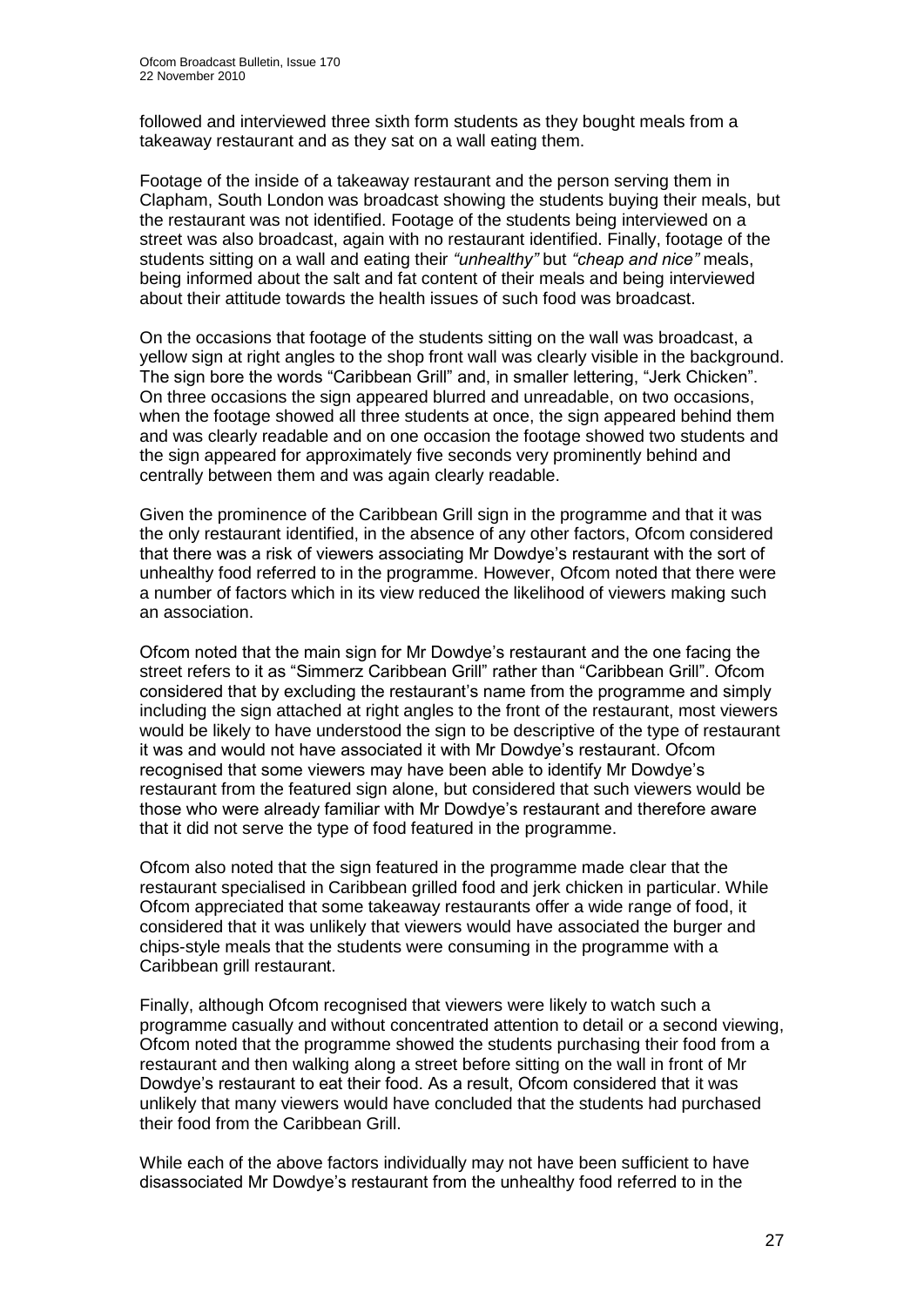programme, in Ofcom"s view, the combination of the factors meant that it was unlikely that viewers would have made such an association.

In light of the above factors, Ofcom was satisfied that in relation to this programme the broadcaster had taken reasonable care not to present material facts in a way that resulted in unfairness to Mr Dowdye"s Caribbean Grill restaurant.

Ofcom has not therefore upheld the complaint in relation to the programme broadcast on 17 May 2010.

#### *Programme broadcast on 12 June 2010*

With regard to the programme broadcast on 12 June 2010, Ofcom noted it reported that a takeaway restaurant had been banned from opening near a school in East London after a legal ruling. One of the local residents who fought for the ban explained that Tower Hamlets had the second highest rate of obesity in the country and that youngsters were dying as a result of not eating healthy food.

At the end of the item, the programme then showed footage of the three students featured in the 17 May 2010 edition of the programme with the sign for the Caribbean Grill again visible. On this occasion, the sign appeared blurred and unreadable for approximately four seconds, appeared behind the three students sitting on the wall and readable for approximately three seconds and then very prominently behind and centrally between two students for approximately one second.

The Caribbean Grill was the only restaurant identified in the programme which referred to people dying from eating unhealthy food, however, on this occasion, the footage which included the Caribbean Grill sign in readable form was very brief and the footage which showed the sign very prominently lasted just one second.

In the circumstances, Ofcom considered that the footage of the sign was too brief for viewers to be likely to have associated the Caribbean Grill with the unhealthy food referred to in the programme.

In light of the above, Ofcom was satisfied that in relation to this programme the broadcaster had taken reasonable care not to present material facts in a way that was unfair to Mr Dowdye"s Caribbean Grill restaurant.

Ofcom has not therefore upheld the complaint in relation to the programme broadcast on 12 June 2010.

**Accordingly Ofcom has not upheld Mr Dowdye's complaint of unfair treatment in the programmes as broadcast.**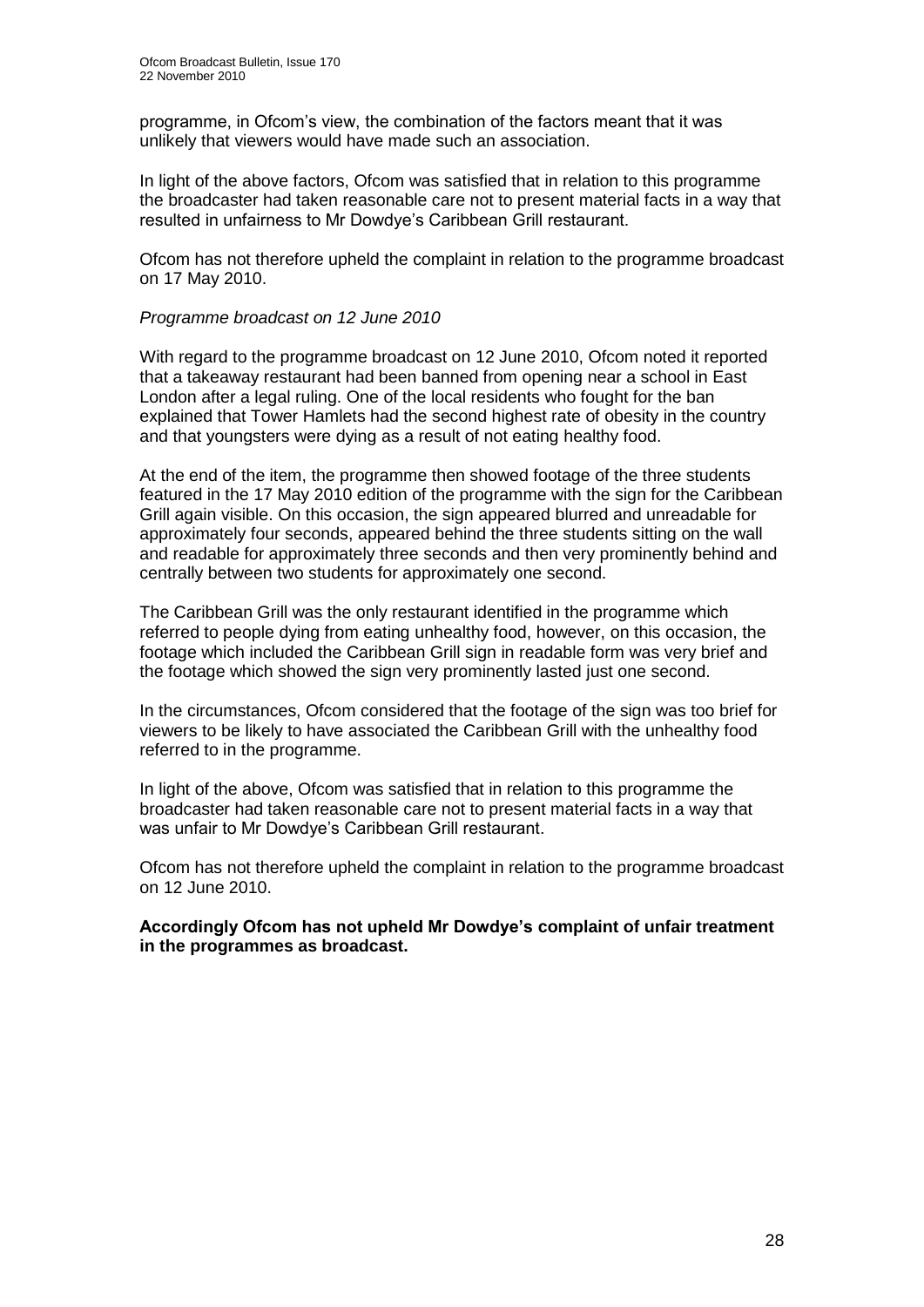# **Other Programmes Not in Breach**

## **Up to 1 November 2010**

| Programme                                         | <b>Transmission</b><br>Date | <b>Broadcaster</b>           | <b>Categories</b>                            | <b>Number of</b><br>complaints |
|---------------------------------------------------|-----------------------------|------------------------------|----------------------------------------------|--------------------------------|
| 101 Dalmatians                                    | 16/10/2010                  | BBC <sub>1</sub>             | Offensive language                           | 1                              |
| 4thought.tv                                       | 20/10/2010                  | Channel 4                    | Race<br>discrimination/offence               | 1                              |
| A Girls Guide to 21st<br><b>Century Sex</b>       | 22/09/2010                  | Fiver                        | <b>Nudity</b>                                | 1                              |
| A Girl's Guide to 21st<br><b>Century Sex</b>      | 13/10/2010                  | Fiver                        | Sexual material                              | 1                              |
| <b>Adrian Coll</b>                                | 11/10/2010                  | Clyde 1                      | Generally accepted<br>standards              | 1                              |
| Adrian Durham                                     | 28/10/2010                  | Talksport                    | Race<br>discrimination/offence               | 1                              |
| <b>Afternoon Live</b>                             | 29/10/2010                  | <b>Sky News</b>              | Due accuracy                                 | 1                              |
| Afternoon Live                                    | 20/10/2010                  | <b>Sky News</b>              | <b>Disability</b><br>discrimination/offence  | 1                              |
| <b>All New Fat Families</b>                       | 25/10/2010                  | Sky1                         | Generally accepted<br>standards              | $\mathbf 1$                    |
| America's Next Top Model                          | 11/10/2010                  | Living $+1$                  | Race<br>discrimination/offence               | 1                              |
| An Idiot Abroad                                   | 21/10/2010                  | Sky1                         | Religious/Beliefs<br>discrimination/offence  | 1                              |
| An Idiot Abroad                                   | 28/10/2010                  | Sky1                         | <b>Nudity</b>                                | 1                              |
| Aviva's sponsorship of<br>Downton Abbey           | 26/09/2010                  | ITV1                         | Materially misleading                        | 1                              |
| Aviva's sponsorship of<br>Downton Abbey           | 10/10/2010                  | ITV1                         | Generally accepted<br>standards              | $\overline{2}$                 |
| <b>Bob Strong</b>                                 | 04/09/2010                  | Felixstowe<br>Radio 107.5 FM | Sexual orientation<br>discrimination/offence | 1                              |
| Channel 4 News                                    | 21/10/2010                  | Channel 4                    | Generally accepted<br>standards              | 3                              |
| Channel 4 News                                    | 11/10/2010                  | Channel 4                    | Due impartiality/bias                        | $\mathbf{1}$                   |
| Channel 4 News                                    | 29/10/2010                  | Channel 4                    | Generally accepted<br>standards              | 1                              |
| Chowder                                           | 05/10/2010                  | Cartoon<br>Network           | Generally accepted<br>standards              | 1                              |
| Coca Cola's sponsorship<br>of ITV Saturday Nights | 16/10/2010                  | ITV <sub>1</sub>             | Materially misleading                        | 1                              |
| Come Dine with Me                                 | 30/10/2010                  | Channel 4                    | Generally accepted<br>standards              | 1                              |
| <b>Commonwealth Games</b>                         | 13/10/2010                  | BBC <sub>2</sub>             | Race<br>discrimination/offence               | 1                              |
| <b>Community Channel</b>                          | 29/09/2010                  | Community<br>Channel         | Religious/Beliefs<br>discrimination/offence  | 1                              |
| <b>Coronation Street</b>                          | 18/10/2010                  | ITV1                         | Generally accepted<br>standards              | $\overline{4}$                 |
| <b>Coronation Street</b>                          | 28/10/2010                  | ITV1                         | Drugs, smoking, solvents<br>or alcohol       | 1                              |
| <b>Coronation Street</b>                          | 22/10/2010                  | ITV1                         | <b>Disability</b><br>discrimination/offence  | 1                              |
| <b>Coronation Street</b>                          | 21/10/2010                  | ITV1                         | Generally accepted<br>standards              | $\overline{2}$                 |
| <b>Coronation Street</b>                          | 15/10/2010                  | ITV1                         | <b>COSTA</b>                                 | 1                              |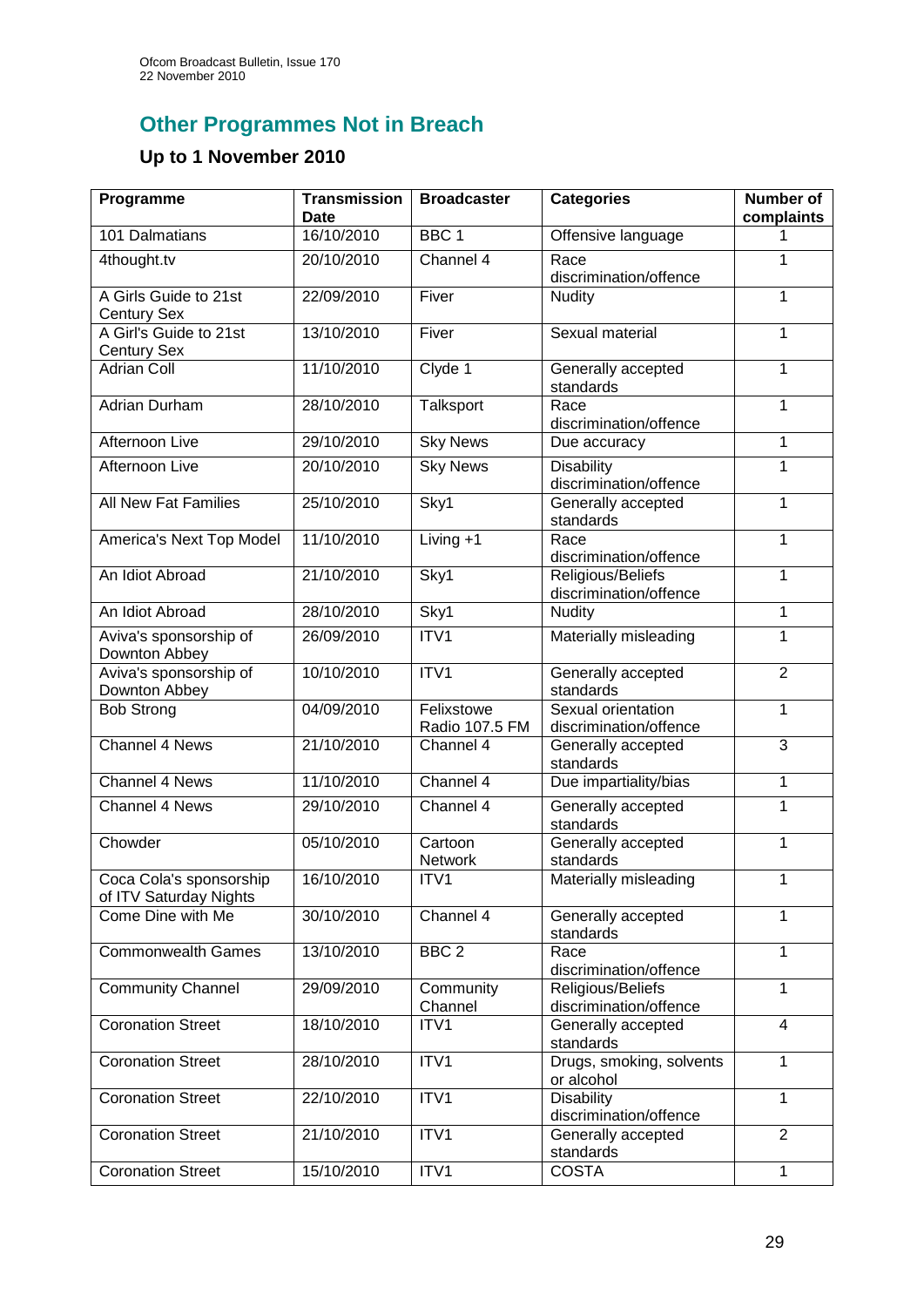| Crimewatch                                     | 26/10/2010 | BBC <sub>1</sub> | Generally accepted<br>standards             | 1              |
|------------------------------------------------|------------|------------------|---------------------------------------------|----------------|
| Daybreak                                       | 15/10/2010 | ITV1             | Generally accepted<br>standards             | 1              |
| Daybreak                                       | 26/10/2010 | ITV1             | Generally accepted<br>standards             | 1              |
| Deal or No Deal                                | 25/10/2010 | Channel 4        | Generally accepted<br>standards             | 1              |
| Dispatches                                     | 25/10/2010 | Channel 4        | Generally accepted<br>standards             | 1              |
| EastEnders                                     | 18/10/2010 | BBC <sub>1</sub> | Violence and dangerous<br>behaviour         | $\overline{2}$ |
| EastEnders                                     | 18/10/2010 | BBC <sub>1</sub> | Generally accepted<br>standards             | 1              |
| EastEnders                                     | 25/10/2010 | BBC <sub>1</sub> | Drugs, smoking, solvents<br>or alcohol      | 1              |
| EastEnders                                     | 26/10/2010 | BBC <sub>1</sub> | Generally accepted<br>standards             | 1              |
| Emmerdale                                      | 13/10/2010 | ITV1             | Generally accepted<br>standards             | 1              |
| <b>Film Review</b>                             | 24/10/2010 | <b>Sky News</b>  | Violence and dangerous<br>behaviour         | 1              |
| <b>Five News</b>                               | 21/10/2010 | Five             | Generally accepted<br>standards             | $\mathbf{1}$   |
| <b>Five News</b>                               | 21/10/2010 | Five             | Due impartiality/bias                       | 1              |
| Harry and Paul                                 | 21/10/2010 | BBC <sub>2</sub> | Generally accepted<br>standards             | 1              |
| Harry Hill's TV Burp                           | 16/10/2010 | ITV1             | Generally accepted<br>standards             | 1              |
| Harry Hill's TV Burp                           | 23/10/2010 | ITV1             | Generally accepted<br>standards             | 1              |
| Harry Hill's TV Burp                           | 24/10/2010 | ITV1             | <b>Disability</b><br>discrimination/offence | 1              |
| Have I Got News for You                        | 21/10/2010 | BBC <sub>1</sub> | Race<br>discrimination/offence              | 1              |
| Have I Got News for You                        | 14/10/2010 | BBC <sub>1</sub> | Generally accepted<br>standards             | 1              |
| Hollyoaks                                      | 25/10/2010 | Channel 4        | Generally accepted<br>standards             | 3              |
| Hollyoaks                                      | 18/10/2010 | Channel 4        | Generally accepted<br>standards             | 1              |
| Hollyoaks                                      | 20/10/2010 | Channel 4        | Scheduling                                  | 1              |
| Hollyoaks                                      | 20/10/2010 | Channel 4        | Generally accepted<br>standards             | $\overline{2}$ |
| Hollyoaks                                      | 21/10/2010 | Channel 4        | Generally accepted<br>standards             | 3              |
| Hollyoaks                                      | 22/10/2010 | Channel 4        | Generally accepted<br>standards             | 1              |
| Hyundai's sponsorship of<br><b>Five Movies</b> | 31/10/2010 | Five             | <b>Nudity</b>                               | 1              |
| Hyundai's sponsorship of<br>Five USA Movies    | n/a        | Five USA         | Generally accepted<br>standards             | 1              |
| <b>ITV News</b>                                | 25/10/2010 | ITV1             | Due accuracy                                | 1              |
| Katie and Alex: For Better<br>or Worse         | 14/07/2010 | ITV2             | Product placement                           | 1              |
| Kundli Aur Kismat/Future<br>& Fortune          | 20/07/2010 | Sunrise TV       | Harm                                        | 1              |
| Law and Order: UK                              | 09/09/2010 | ITV1             | Generally accepted                          | $\overline{4}$ |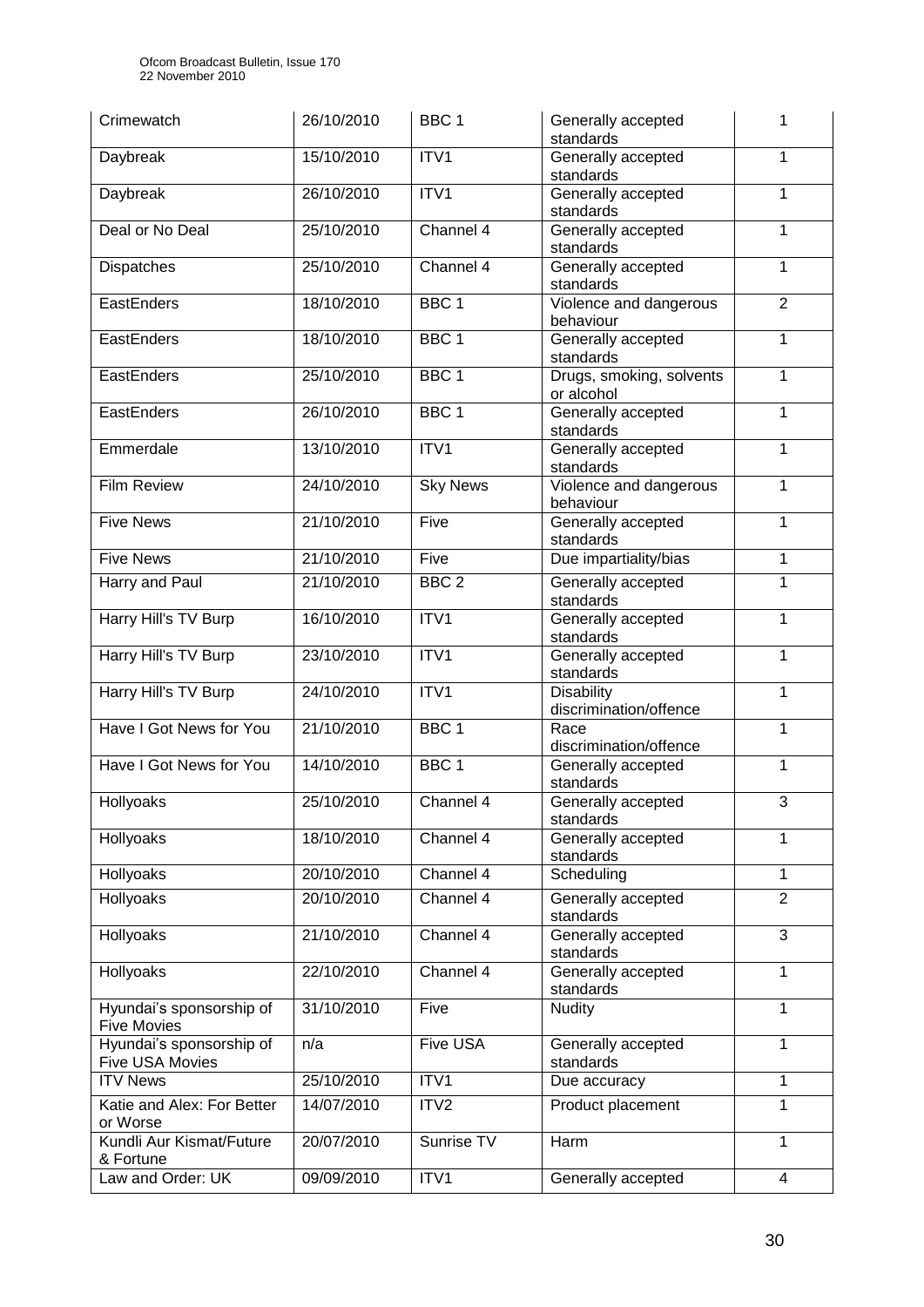|                                                           |            |                     | standards                                 |                |
|-----------------------------------------------------------|------------|---------------------|-------------------------------------------|----------------|
| <b>Little Red Flowers</b>                                 | 26/10/2010 | Film4               | Sexual material                           | 1              |
| Loose Women                                               | 19/10/2010 | ITV1                | Generally accepted<br>standards           | $\overline{2}$ |
| Lorraine                                                  | 12/10/2010 | ITV1                | Due impartiality/bias                     | 39             |
| Michael McIntyre's<br><b>Comedy Roadshow</b>              | 23/10/2010 | BBC <sub>1</sub>    | Race<br>discrimination/offence            | 1              |
| <b>Midsomer Murders</b>                                   | 19/10/2010 | ITV1                | Violence and dangerous<br>behaviour       | 3              |
| Midsomer Murders                                          | 18/10/2010 | ITV1                | Offensive language                        | $\mathbf{1}$   |
| <b>Midsomer Murders</b>                                   | 21/10/2010 | ITV1                | Violence and dangerous<br>behaviour       | 1              |
| My Funniest Year                                          | 23/10/2010 | E4                  | Generally accepted<br>standards           | 1              |
| My Parents Are Aliens                                     | 23/10/2010 | <b>CITV</b>         | Sexual material                           | $\mathbf{1}$   |
| New You've Been Framed!                                   | 13/10/2010 | ITV1                | Generally accepted<br>standards           | $\mathbf{1}$   |
| Nick Ferrari                                              | 08/10/2010 | <b>LBC 97.3FM</b>   | Race                                      | 1              |
| Nigella's Kitchen                                         | 30/10/2010 | BBC <sub>1</sub>    | discrimination/offence<br>Sexual material | 1              |
| Night of the Living Dead                                  | 26/09/2010 | Showcase TV         | Violence and dangerous                    | 1              |
|                                                           |            |                     | behaviour                                 |                |
| Paul O'Grady Live                                         | 15/10/2010 | ITV1                | Generally accepted<br>standards           | 1              |
| <b>Planet's Funniest Animals</b>                          | 19/10/2010 | ITV2                | Offensive language                        | 1              |
| Predator                                                  | 26/09/2010 | E <sub>4</sub>      | Violence and dangerous<br>behaviour       | 1              |
| <b>Press Preview</b>                                      | 19/10/2010 | <b>Sky News</b>     | Generally accepted<br>standards           | $\mathbf{1}$   |
| Psychic Interactive                                       | 01/09/2010 | Psychic TV          | Participation TV - Harm                   | 1              |
| Richard Herring's<br>Objective                            | 21/10/2010 | <b>BBC Radio 4</b>  | Generally accepted<br>standards           | 1              |
| <b>River Cottage</b>                                      | 17/10/2008 | More4               | Offensive language                        | 1              |
| <b>River Cottage Every Day</b>                            | 21/10/2010 | Channel 4           | Race<br>discrimination/offence            | 1              |
| Rory and Paddy's Even<br><b>Greater British Adventure</b> | 25/10/2010 | Five                | Animal welfare                            | 1              |
| Rude Tube                                                 | 13/10/2010 | Channel 4           | Animal welfare                            | $\mathbf{1}$   |
| Saw III                                                   | 22/10/2010 | Channel 4           | Violence and dangerous<br>behaviour       | 1              |
| <b>Sky News</b>                                           | 09/10/2010 | <b>Sky News</b>     | Due accuracy                              | $\overline{4}$ |
| <b>Sky News</b>                                           | 14/10/2010 | <b>Sky News</b>     | Due accuracy                              | $\mathbf{1}$   |
| <b>Sky News</b>                                           | 18/10/2010 | <b>Sky News</b>     | Generally accepted<br>standards           | 1              |
| <b>Sky News</b>                                           | 26/10/2010 | <b>Sky News</b>     | <b>Nudity</b>                             | $\mathbf{1}$   |
| Slipknot (Sic)nesses DVD<br>Preview                       | 26/09/2010 | Scuzz <sub>TV</sub> | Offensive language                        | $\mathbf{1}$   |
| Smallville                                                | 05/10/2010 | E <sub>4</sub>      | Generally accepted<br>standards           | $\mathbf{1}$   |
| <b>Strictly Come Dancing</b>                              | 23/10/2010 | BBC <sub>1</sub>    | Sexual material                           | $\mathbf{1}$   |
| <b>Sunday Morning Live</b>                                | 17/10/2010 | BBC <sub>1</sub>    | Generally accepted<br>standards           | 1              |
| Taggart                                                   | 03/10/2010 | STV                 | Violence and dangerous<br>behaviour       | $\mathbf{1}$   |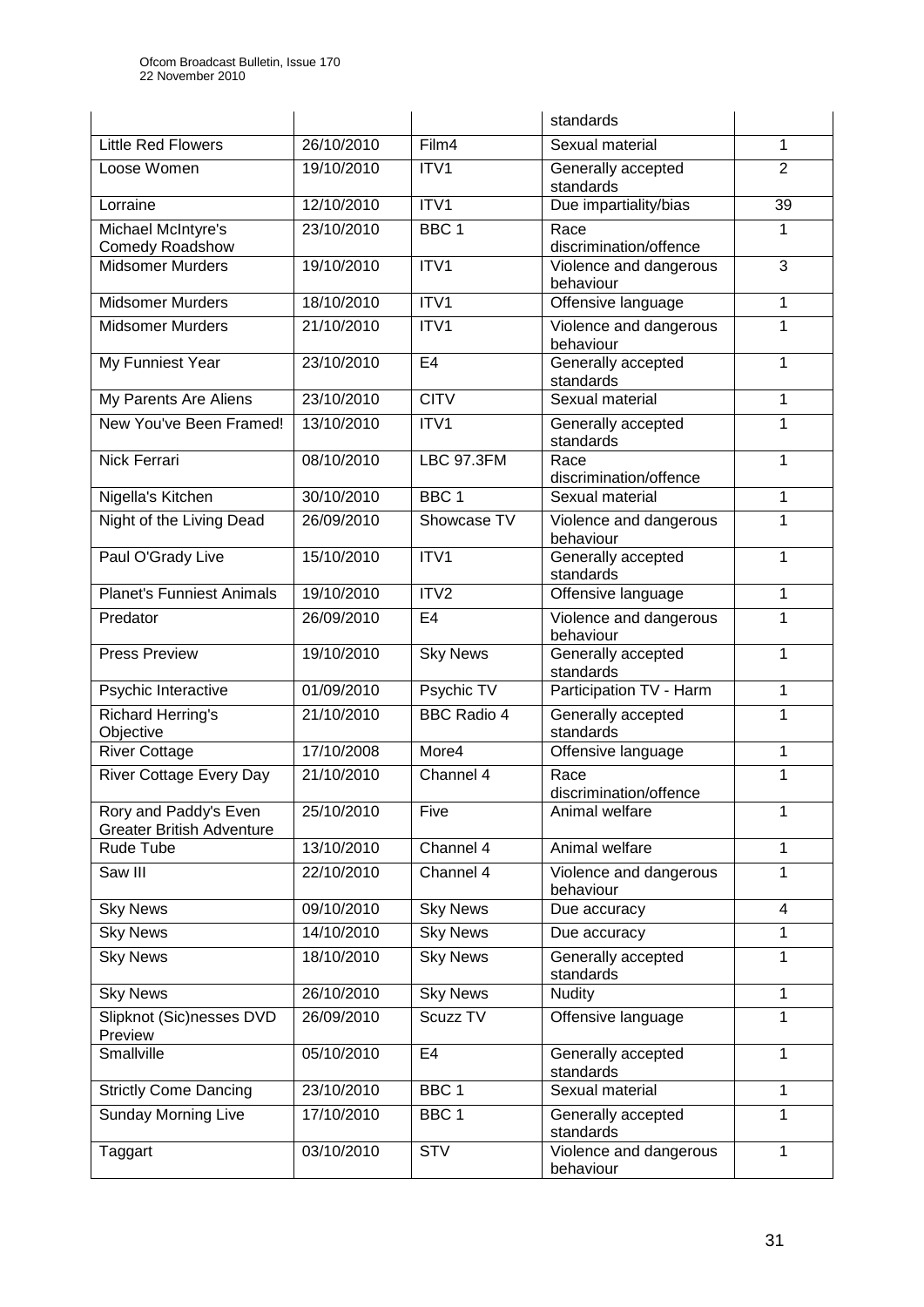| The Apprentice                          | 10/10/2010 | BBC <sub>1</sub>      | Race<br>discrimination/offence               | 1              |
|-----------------------------------------|------------|-----------------------|----------------------------------------------|----------------|
| The Apprentice: You're<br>Fired!        | 20/10/2010 | BBC <sub>2</sub>      | Offensive language                           | 1              |
| The Best Of Slipknot                    | 26/09/2010 | Scuzz <sub>TV</sub>   | Violence and dangerous<br>behaviour          | 1              |
| The Inbetweeners                        | 11/10/2010 | E <sub>4</sub>        | Animal welfare                               | 9              |
| The Inbetweeners                        | 11/10/2010 | E <sub>4</sub>        | Generally accepted<br>standards              | 3              |
| The Inbetweeners                        | 11/10/2010 | E <sub>4</sub>        | <b>Disability</b><br>discrimination/offence  | 1              |
| The Late Show                           | 30/10/2010 | Heart 106 FM          | Materially misleading                        | 1              |
| The Pillars of the Earth                | 16/10/2010 | Channel 4             | Offensive language                           | 3              |
| The Spending Review                     | 20/10/2010 | BBC <sub>2</sub>      | Race<br>discrimination/offence               | 1              |
| The Taking Of Prince<br>Harry (trailer) | 19/10/2010 | Channel 4             | Generally accepted<br>standards              | $\mathbf{1}$   |
| The World's Fastest Indian              | 17/10/2010 | BBC <sub>2</sub>      | Offensive language                           | 1              |
| The World's Strictest<br>Parents        | 25/10/2010 | BBC <sub>3</sub>      | <b>Disability</b><br>discrimination/offence  | 1              |
| The Wright Stuff                        | 18/10/2010 | Five                  | Race<br>discrimination/offence               | $\mathbf{1}$   |
| The X Factor                            | 16/10/2010 | ITV1                  | Generally accepted<br>standards              | 96             |
| The X Factor                            | 09/10/2010 | ITV1                  | Generally accepted<br>standards              | 1              |
| The X Factor                            | 10/10/2010 | ITV1                  | Sexual material                              | 1              |
| The X Factor                            | 16/10/2010 | ITV <sub>1</sub>      | <b>COSTA</b>                                 | $\,6\,$        |
| The X Factor                            | 16/10/2010 | ITV1                  | Sexual material                              | 1              |
| The X Factor                            | 17/10/2010 | ITV1                  | Generally accepted<br>standards              | 6              |
| The X Factor                            | 17/10/2010 | ITV1                  | Violence and dangerous<br>behaviour          | $\overline{2}$ |
| The X Factor                            | 17/10/2010 | ITV1                  | Sexual orientation<br>discrimination/offence | $\mathbf{1}$   |
| The X Factor                            | 23/10/2010 | ITV1                  | Generally accepted<br>standards              | 56             |
| The X Factor                            | 24/10/2010 | ITV1                  | Advertising/editorial<br>separation          | 3              |
| The X Factor                            | 24/10/2010 | ITV1                  | Materially misleading                        | 1              |
| The X Factor                            | 31/10/2010 | ITV1                  | Generally accepted<br>standards              | 1              |
| The X Factor                            | 31/10/2010 | ITV1                  | Offensive language                           | 1              |
| The X Factor                            | 02/10/2010 | ITV1                  | Generally accepted<br>standards              | 1              |
| This Morning                            | 18/08/2010 | ITV1                  | Offensive language                           | $6\phantom{1}$ |
| This Morning                            | 19/10/2010 | ITV1                  | Generally accepted<br>standards              | 1              |
| This Morning                            | 21/10/2010 | ITV1                  | Race<br>discrimination/offence               | $\mathbf{1}$   |
| <b>True Blood</b>                       | 21/10/2010 | Channel 4             | Violence and dangerous<br>behaviour          | 1              |
| Two And A Half Men<br>(trailer)         | 15/10/2010 | <b>Comedy Central</b> | Offensive language                           | $\overline{2}$ |
| Whites                                  | 19/10/2010 | BBC <sub>2</sub>      | Disability<br>discrimination/offence         | 3              |